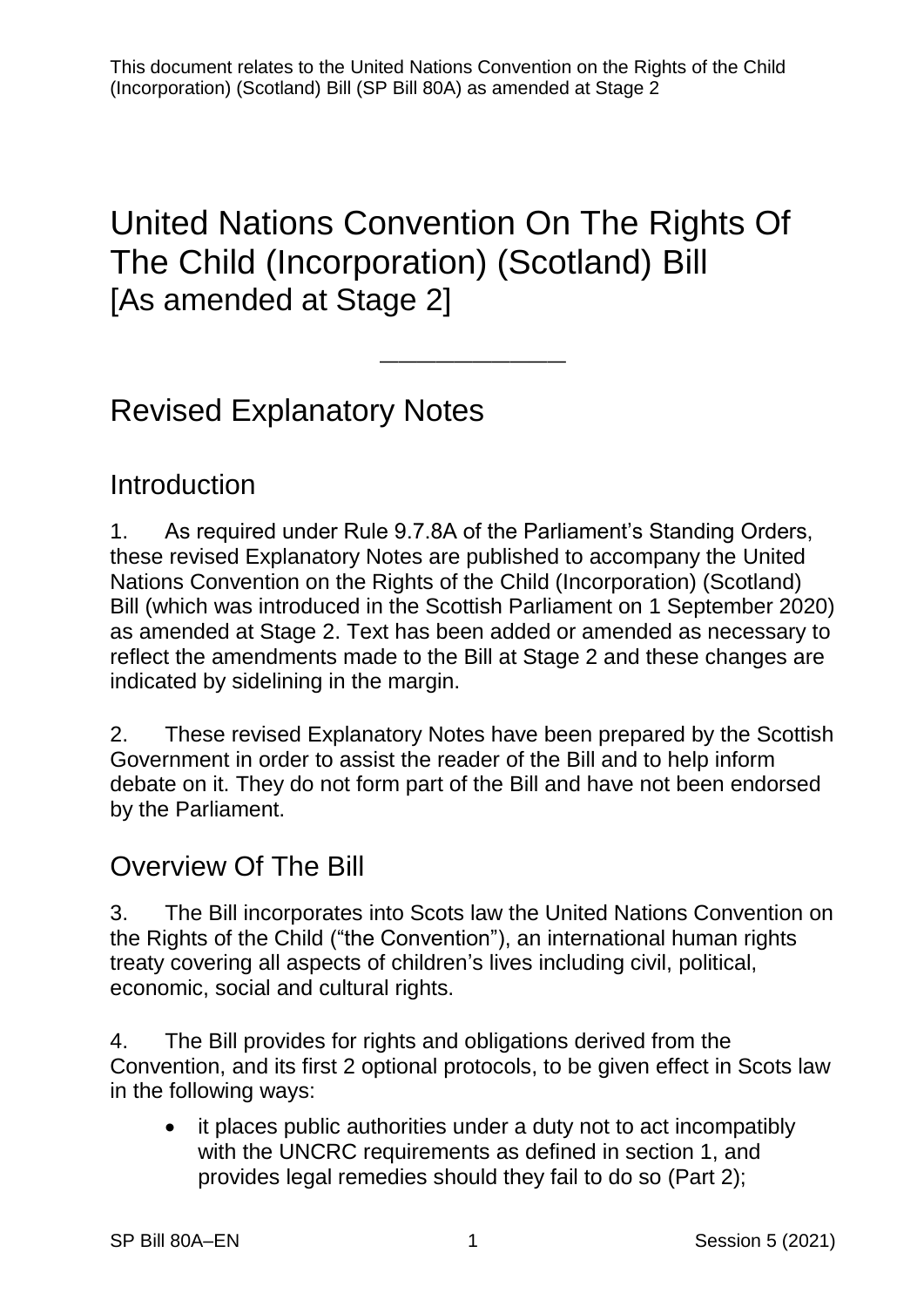- it places public authorities under duties to publicly account for their compliance with, and efforts to go beyond, the UNCRC requirements, in particular it places the Government under a duty to produce, and periodically report against, a scheme setting out what it is doing to comply with its duty in relation to the UNCRC requirements and places a duty on certain other public authorities to produce periodic reports on their compliance with those requirements (Part 3);
- it obliges the Government when bringing forward any new legislation to make a statement about its compatibility with the UNCRC requirements (Part 4, section 18);
- it requires that legislation (old and new) be read wherever possible in a way that is compatible with the UNCRC requirements and, where a compatible reading is not possible, it allows the courts to strike down such incompatible legislation or make a declaration of its incompatibility (Part 4, sections 19 to 21);
- it sets up procedures for the courts to address questions about the compatibility of legislation or public bodies' actions with the UNCRC requirements (Part 5);
- it enables the Government to change the law, by regulations, to cure incompatibilities (or potential incompatibilities) with the UNCRC requirements (Part 6).

5. As a Bill for an Act of the Scottish Parliament, its provisions fall to be read in accordance with the interpretation rules in [Part 1 of the](https://www.legislation.gov.uk/asp/2010/10/part/1)  [Interpretation and Legislative Reform \(Scotland\) Act 2010.](https://www.legislation.gov.uk/asp/2010/10/part/1)

## Part 1 And The Schedule: The UNCRC Requirements

6. Part 1 deals with the interpretation of key concepts used in the subsequent Parts.

#### **Section 1 and the schedule: Meaning of "the UNCRC requirements" and related expressions**

<span id="page-1-0"></span>7. The rights and obligations that the Bill's later Parts deal with are labelled as "the UNCRC requirements" by section 1. They are derived from the Convention and the 2 optional protocols ratified by the United Kingdom. The text of those parts of the Convention and its optional protocols that are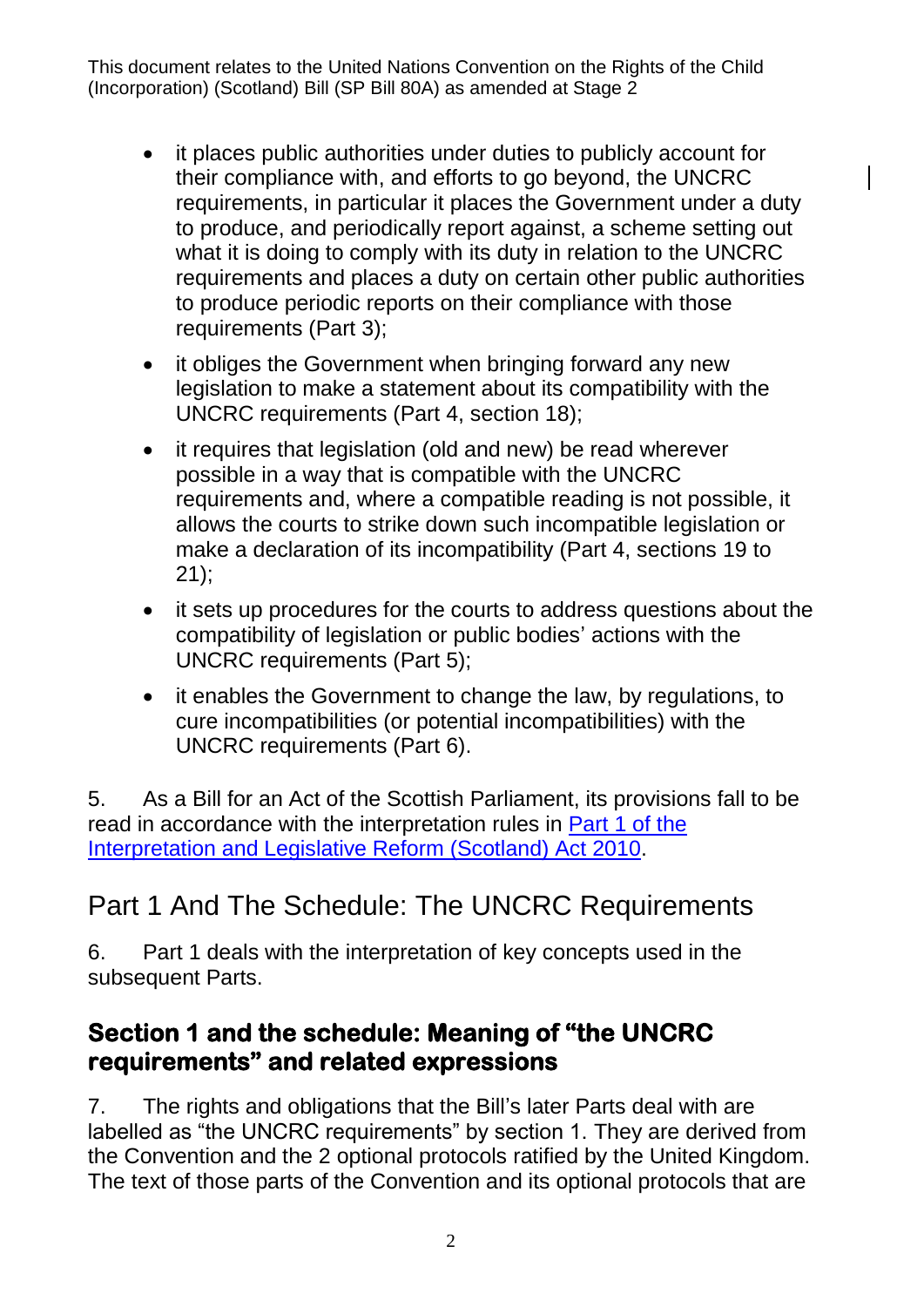comprehended by the label "the UNCRC requirements" is set out in the schedule (the content of which may be changed in future by regulations under section 3).

8. In public international law, the Convention and its optional protocols have effect in relation to the United Kingdom subject to any reservations, objections or interpretative declarations made by the United Kingdom. Section 1(3) provides that, for the Bill's purposes, the UNCRC requirements are to have effect subject to the same reservations, objections and interpretative declarations as apply, in public international law, to the treaty obligations of the United Kingdom from which the requirements are derived.

### **Section 2: Meaning of references to States Parties and related expressions in the UNCRC requirements**

9. The UNCRC requirements refer throughout to States Parties. The purpose of section 2 is to allow such references to be read generally as including references to public authorities under the Bill. There are also certain places in the UNCRC requirements where a reference to States Parties, to a State Party or to a related expression like "jurisdiction" or "territory" needs to be read as something different to make sense in the domestic context, so the table in subsection (3) provides for those references to be read with modifications to achieve that effect.

10. In relation to article 2 of the Convention as set out in the UNCRC requirements, the table also contains a modification so that the reference in that article to States Parties is read as a reference to a more restricted class of public authority, for reasons of legislative competence.

### **Section 3: Power to modify the schedule**

11. Section 3 gives the Government the power, by regulations, to modify the terms of the schedule, which sets out the text of those parts of the Convention and its optional protocols that are comprehended by the label "the UNCRC requirements". By changing the terms of the schedule, the Government can therefore change what is required of those public authorities that the later Parts of the Bill oblige not to act incompatibly with the UNCRC requirements.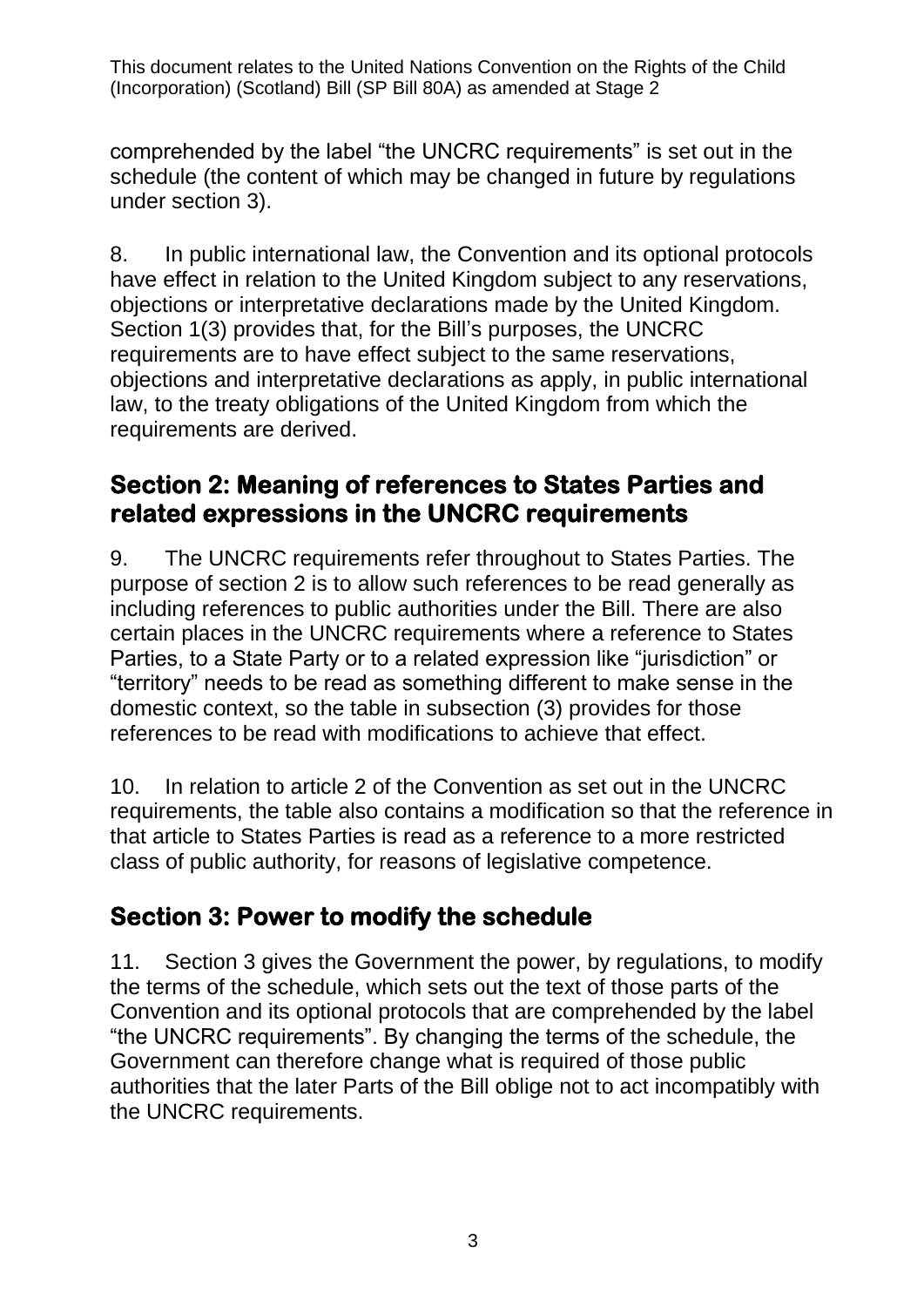12. The Government's regulation-making power to change what constitutes the UNCRC requirements is subject to limitations. Provisions from the Convention and its first and second optional protocols that are already in the schedule cannot be removed. In relation to those sources, regulations can only add provisions not already included or make adjustments to reflect amendments to the treaties on which they are based.

13. The power to make changes to reflect amendments to the treaties can only be used to reflect amendments that are binding on, and in force in relation to, the United Kingdom as a matter of international law. Regulations modifying the schedule to reflect a treaty amendment can be made in advance of that amendment coming into force in relation to the United Kingdom, provided that the modification provided for in the regulations does not take effect before the treaty amendment enters into force.

14. The Government can also exercise its power to change what constitutes the UNCRC requirements to take account of optional protocols to the Convention other than the first and second (which are already covered by the schedule). The power to do so is restricted so that the schedule can only be modified to take account of protocols that have been ratified by the United Kingdom and the modifications cannot take effect until the protocol in question has entered into force in relation to the United Kingdom.

15. Sections 1, 4 and 12 refer only to the Convention and its first and second optional protocols. If, for example, the schedule were to be modified by regulations to incorporate obligations arising from the third optional protocol, sections 1, 4 and 12 would need to be adjusted too in order to refer to that protocol. Section 3(5) enables the Government to make such changes to sections 1, 4 and 12 by regulations. The Government might also wish to include a definition in section 35 so that may be amended too.

16. Regulations under section 3 are subject to parliamentary scrutiny by way of the affirmative procedure, which is set out in section 29 of the [Interpretation and Legislative Reform \(Scotland\) Act 2010.](https://www.legislation.gov.uk/asp/2010/10/section/29) It means that the regulations cannot be made unless the Scottish Parliament approves a draft of them. Section 3 further provides that draft regulations cannot be laid before the Parliament for its approval until the Government has consulted anyone it considers appropriate to consult.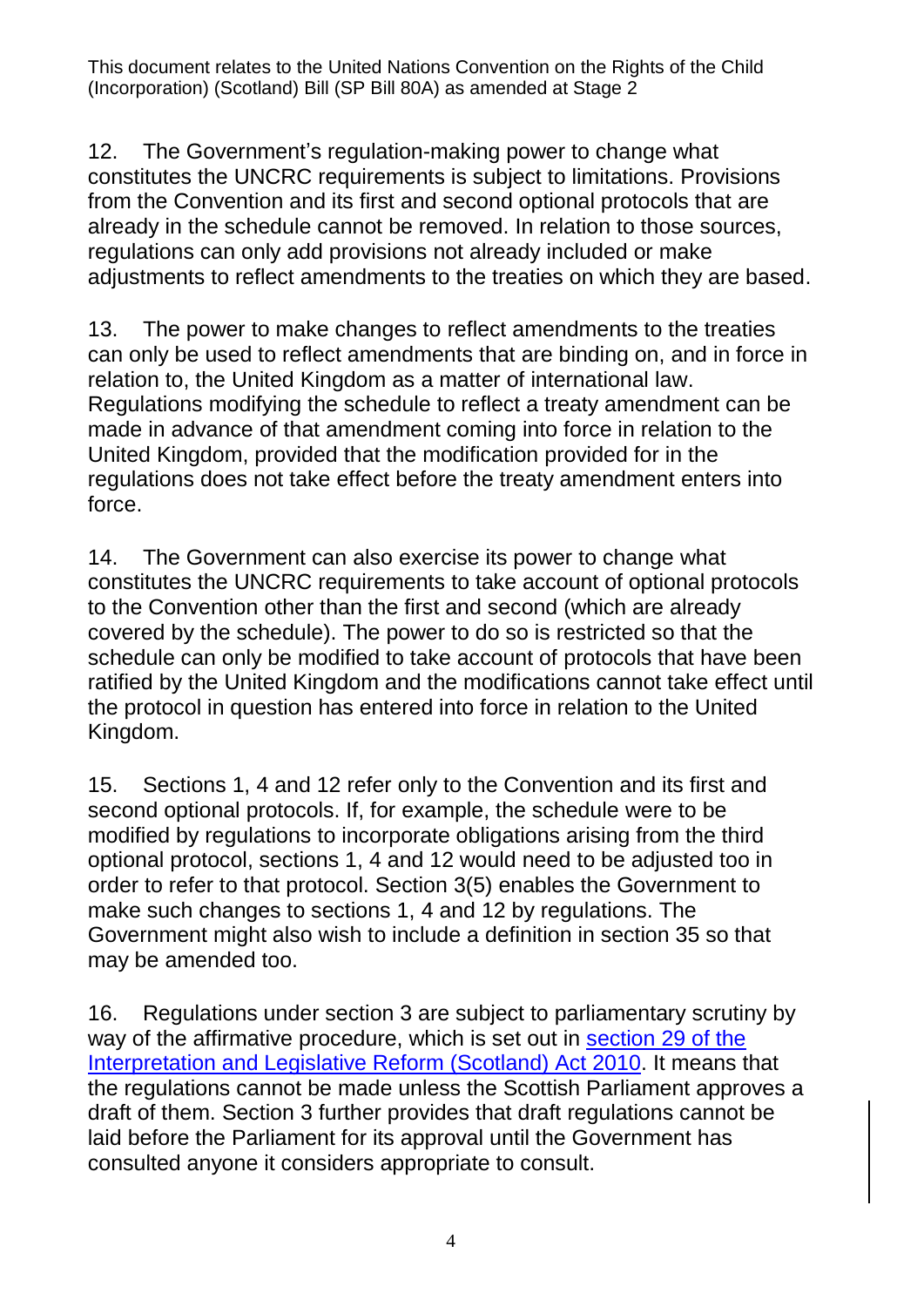### **Section 4: Interpretation of the UNCRC requirements**

17. Section 4 sets out sources of information about how the UNCRC requirements should be understood which courts and tribunals applying those requirements must, or in some cases may, take into account.

18. As explained in paragraph [7,](#page-1-0) the schedule sets out the text of those parts of the treaties from which the UNCRC requirements are derived. This means that the schedule does not include the full text of those treaties or their preambles. As a matter of public international law, the text of any part of a treaty has to be interpreted against the backdrop of the treaty's full text and preamble. Some treaty text, or preamble text, not included in the schedule may have a bearing on the interpretation of text that is included in the schedule. Section 4 requires a court or tribunal that is determining a question about the UNCRC requirements to take into account any text of the treaty that is not currently set out in the schedule, as well as the treaty's preamble, so far as it is relevant to the interpretation of the UNCRC requirements in a case.

19. Guidance about the meaning of the treaties from which the UNCRC requirements are derived may also be found in the work of the United Nations Committee on the Rights of the Child, a body established to monitor implementation of children's rights under article 43 of the Convention. There are various procedural routes which can lead to the UN committee expressing formal views about the requirements of the treaties. Section 4 requires domestic courts applying the UNCRC requirements to take account of the views formally expressed by the UN committee.

20. In addition, section 4(2)(g) requires courts and tribunals interpreting the UNCRC requirements to take into account any UN treaty body general comments, concluding observations and comparative law which aid the interpretation of UNCRC rights. The Bill does not define, for the purposes of this requirement, the terms: "UN Treaty Body General Comments", "Concluding Observations" or "UNCRC rights". Comparative law is the socio-legal study of differences between legal systems. Subsection (5) states that in fulfilling the requirement to have regard to those things, courts and tribunals may consider general comments and concluding observations made in relation to specified other international treaties and in relation to one international treaty body: the Committee on the Elimination of Discrimination Against Women.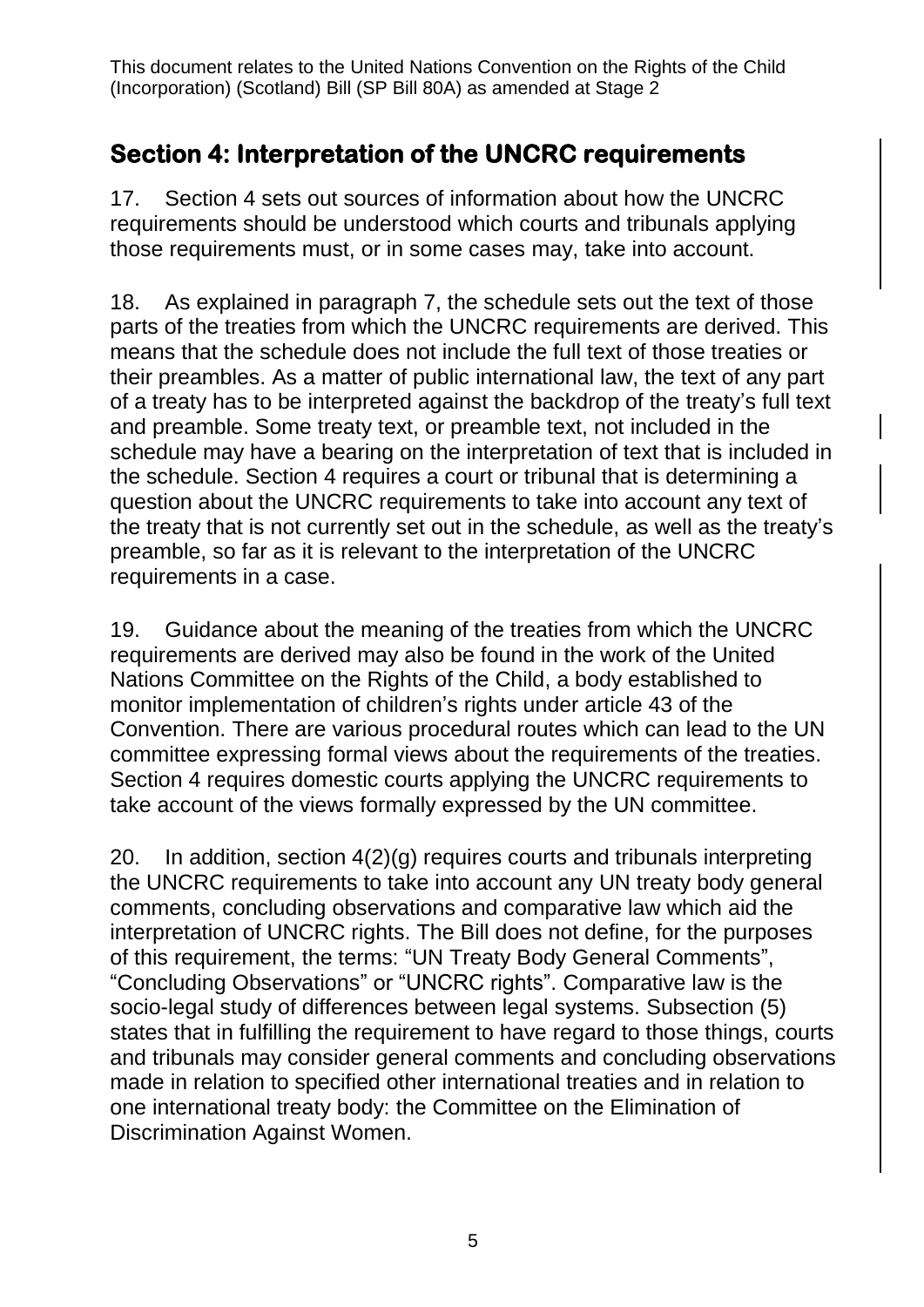### **Section 5: Duty to modify section 4 on ratification of the third optional protocol**

21. Section 5 requires the Government to modify section 4 by regulations in the event that the United Kingdom ratifies the third optional protocol to the Convention. This might be used for example to add reference to any parts of the third optional protocol or the protocol's preamble to the material that can be used for interpretative purposes.

22. The third optional protocol is defined for the purposes of section 5 in section 4.

## Part 2: Duties On Public Authorities

23. Part 2 establishes the duty of public authorities not to act incompatibly with the UNCRC requirements, as defined in section 1, and makes provision about the consequences of any failure to do so.

### **Section 6: Acts of public authorities to be compatible with the UNCRC requirements**

24. Section 6 makes it unlawful for a public authority to act, or to fail to act, in a way that is incompatible with the UNCRC requirements.

<span id="page-5-0"></span>25. The phrase "public authority" is not exhaustively defined by the section and so is to be given its ordinary meaning. The courts have considered in a number of cases the meaning of the phrase "public authority" in the analogous [section 6 of the Human Rights Act 1998.](https://www.legislation.gov.uk/ukpga/1998/42/section/6)

26. The phrase "public authority", when used in a provision of an Act of the Scottish Parliament, cannot be read as extending to an authority if it would be outside the Parliament's legislative competence for the provision to extend to that authority (see the interpretation rule in [section 101 of the](https://www.legislation.gov.uk/ukpga/1998/46/section/101)  [Scotland Act 1998\)](https://www.legislation.gov.uk/ukpga/1998/46/section/101). The limits of the Parliament's legislative competence are set by [section 29 of the Scotland Act 1998.](https://www.legislation.gov.uk/ukpga/1998/46/section/29) In relation to both which bodies are captured and how those bodies exercise their functions, the duty applies only to the extent permissible within the limits of the Scottish Parliament's legislative competence. The Bill makes specific provision in relation to the Scottish Parliament, which is specifically excluded from the definition of "public authority" and therefore the compatibility duty. Persons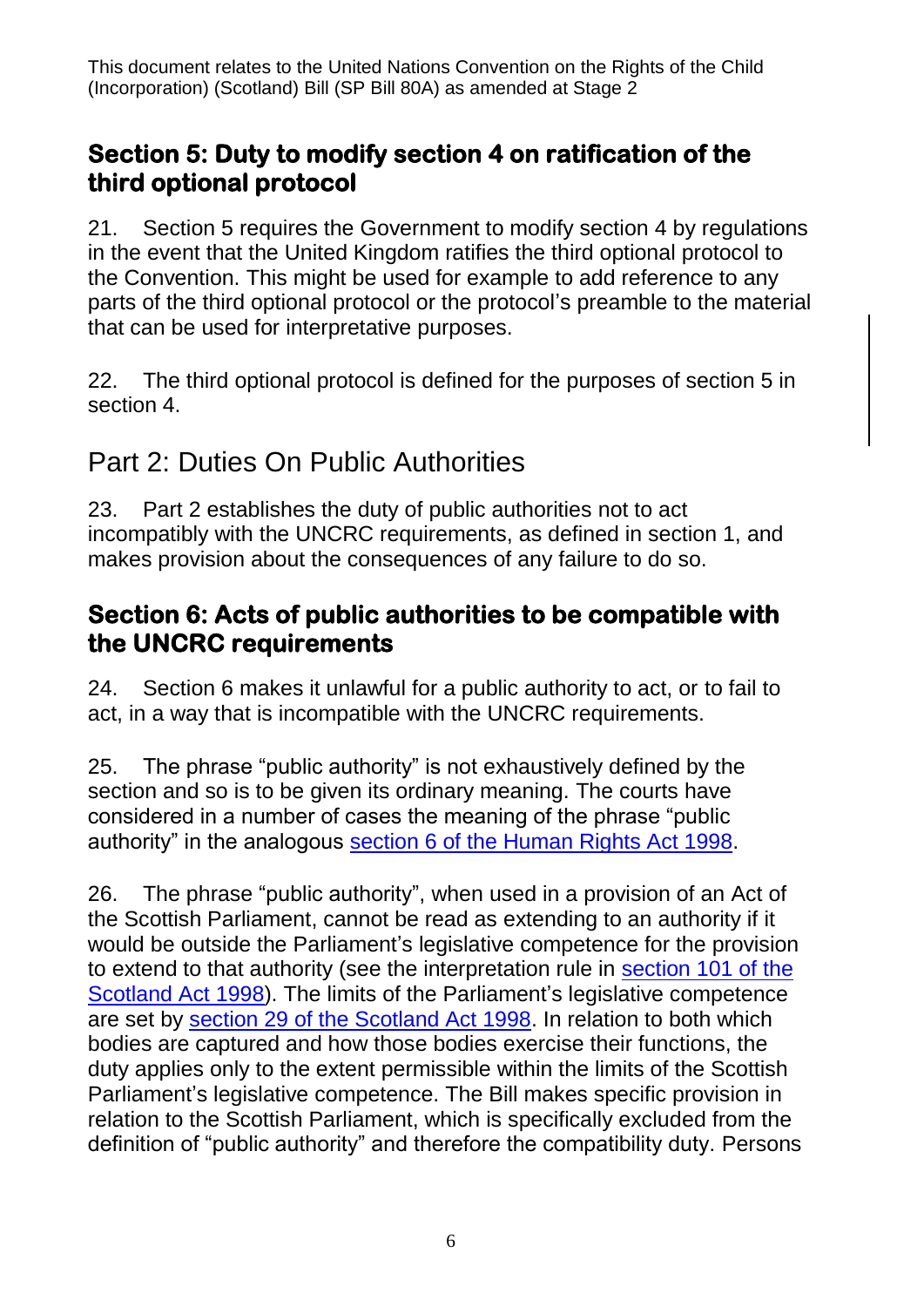carrying out functions in connection with proceedings in the Scottish Parliament are also excluded from the definition.

### **Section 7: Proceedings for unlawful acts**

27. Section 7 confers the following rights on any person (as defined in [schedule 1 of the Interpretation and Legislative Reform \(Scotland\) Act](https://www.legislation.gov.uk/asp/2010/10/schedule/1)  [2010\)](https://www.legislation.gov.uk/asp/2010/10/schedule/1):

- the right to bring proceedings against a public authority in a civil court or tribunal for acting, or proposing to act, in a way that section 6 makes it unlawful for the authority to act (which is to say, incompatibly with the UNCRC requirements):
- the right to invoke the UNCRC requirements against a public authority in proceedings before a court or tribunal (for example by highlighting the incompatibility of the authority's actions with the UNCRC requirements, and hence their unlawfulness, by way of a defence in proceedings brought by the authority against the individual).

28. Subsections (5) and (6) require the Scottish Ministers to add to the powers of a tribunal if they think it necessary to do so to ensure that the tribunal can provide an appropriate remedy. Subsection (5A) requires them to consult before laying regulations under subsection (5), which are subject to parliamentary scrutiny by way of the affirmative procedure.

29. The right to bring proceedings against a public authority under section  $7(1)(a)$  is subject to the following restrictions:

- proceedings cannot be brought in relation to any alleged incompatible act that took place before the day that section 7 comes into force although the UNCRC requirements may be relied upon by a person in proceedings brought by a public authority whenever the act took place;
- section 9 restricts how proceedings may be brought in respect of judicial acts (see paragraphs [40](#page-8-0) to [44\)](#page-9-0);
- proceedings cannot be brought after the applicable deadline (subject to the discretion that the court or tribunal in question may have to allow proceedings to be brought after the deadline).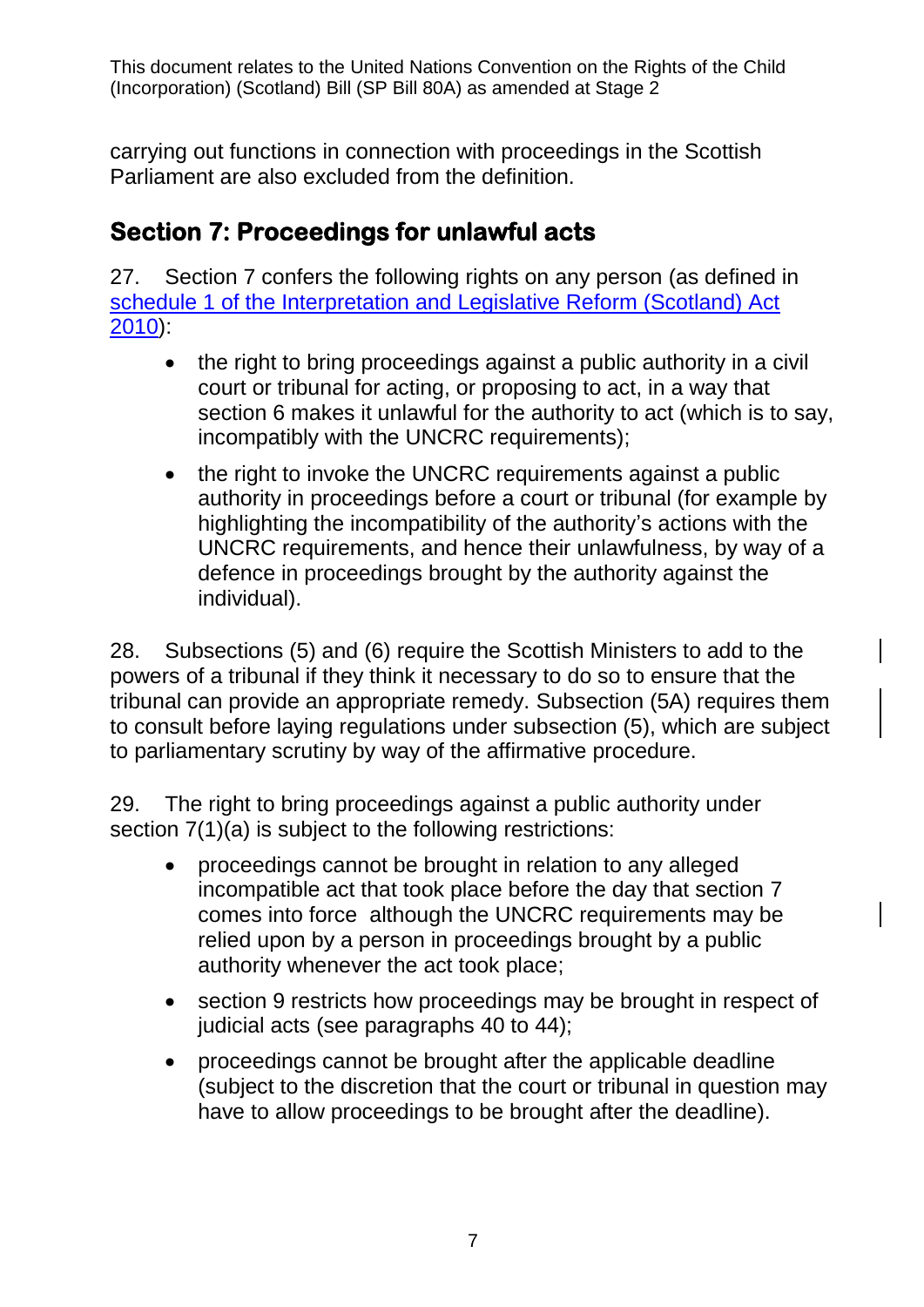30. The applicable deadline for bringing proceedings against a public authority under section 7(1)(a) will depend on the procedure by which the proceedings are brought. If that procedure requires that proceedings be brought in a period shorter than 1 year, then the time limit that ordinarily applies to proceedings brought under that procedure will operate. For example, judicial review proceedings are generally subject to a 3-month time limit, therefore proceedings under section 7(1)(a) brought by way of judicial review would have to be brought within 3 months of the act complained of (unless the court exercised its discretion to allow the proceedings to be brought outwith that period).

31. The clock does not start ticking on the 1-year period until the individual by whom, or on whose behalf, the proceedings are brought turns 18. A court or tribunal can allow proceedings to be brought after the 1-year period has expired if satisfied that it is equitable to do so in the circumstances.

32. Subsection (11) of section 7 deals with the time limit for bringing proceedings under section 7(1)(a) to the supervisory jurisdiction of the Court of Session. Applications to the Court's supervisory jurisdiction are usually known as judicial review. Subsection (11) amends section 27A of [the Court of Session Act 1988](https://www.legislation.gov.uk/ukpga/1988/36/section/27A) so that the same rule that subsection (9) applies to the calculation of the 1-year time limit under subsection (7) applies to the calculation of the 3-month time limit that section 27A of the 1988 Act sets for applications to the Court's supervisory jurisdiction. In other words, the clock does not start ticking on that 3-month period until the individual by whom, or on whose behalf, the application to the Court is to be made turns 18. This is subject to section 27A(2) of the 1988 Act, so that where an enactment sets a deadline for bringing judicial review proceedings that is shorter than 3 months, this extension of time will not apply.

### **Section 8: Judicial remedies**

33. Section 8 deals with the remedies that a court or tribunal can grant on finding that a public authority has acted, or was proposing to act, incompatibly with the UNCRC requirements and so unlawfully under section 6(1).

34. Subsection (1) confirms that the court or tribunal can grant any relief or remedy, or make any order, that it is within its powers to grant or make.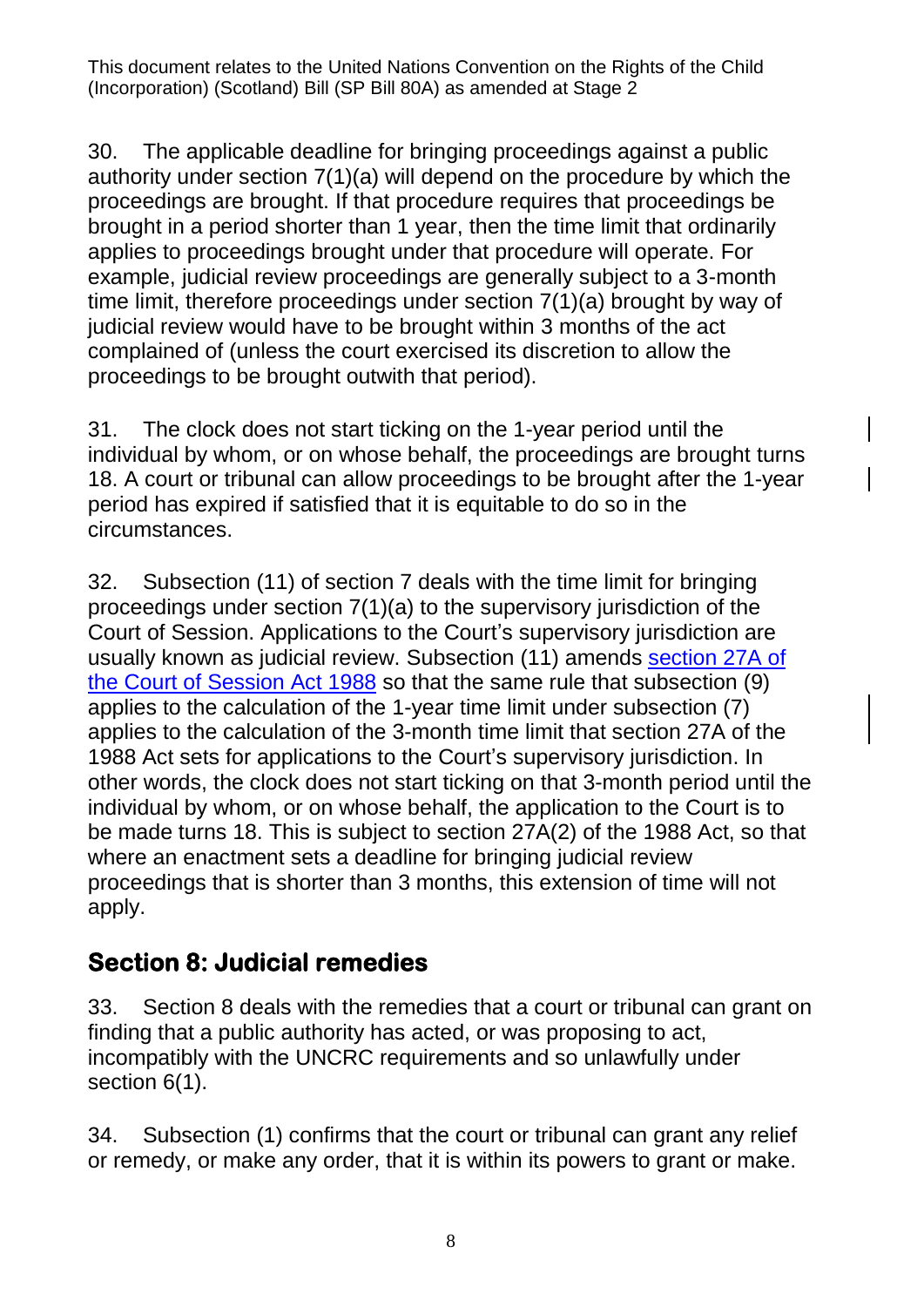The rest of the section is concerned with damages as a remedy (see also section 9(3) on the subject of damages).

35. Subsection (2) sets out that nothing in the Bill empowers a court or tribunal to award damages if that court or tribunal does not otherwise have the power to do so.

36. Traditionally damages for wrongs are awarded in Scotland on the basis of trying to put the wronged person back into the position that the person would have been in had the wrong not occurred. Subsection (3) places a duty on courts and tribunals considering whether to award damages for a failure to act compatibly with the UNCRC requirements, and how much to award, to consider those questions on the basis of what is necessary to provide just satisfaction to the person. This is the principle on the basis of which damages are awarded under [section 8 of the Human](https://www.legislation.gov.uk/ukpga/1998/42/section/8)  [Rights Act 1998.](https://www.legislation.gov.uk/ukpga/1998/42/section/8)

37. Subsection (4) applies section 3 of the Law Reform (Miscellaneous Provisions) (Scotland) Act 1940 to any award of damages under this section. Equivalent provision is contained in section 8(5)(a) of the Human [Rights Act 1998.](https://www.legislation.gov.uk/ukpga/1998/42/section/8)

38. Subsection (5) precludes an award of damages from being made to the Commissioner for Children and Young People in Scotland or the Scottish Commission for Human Rights.

### **Section 8A: Child's views on effectiveness of reliefs etc.**

39. Section 8A requires the court or tribunal, when considering what relief or remedy to grant or what order to make, to give the child an opportunity (so far as practicable) to express views about the effectiveness of that measure and to have regard to those views.

#### **Section 9: Restriction on proceedings in respect of judicial acts**

<span id="page-8-0"></span>40. As courts and tribunals are public authorities for the purposes of section 6, like other public authorities they act unlawfully if they act in a way that is incompatible with the UNCRC requirements. Thus if a court or tribunal makes a decision that is incompatible with the UNCRC requirements during, or at the conclusion of, a case before it, that judicial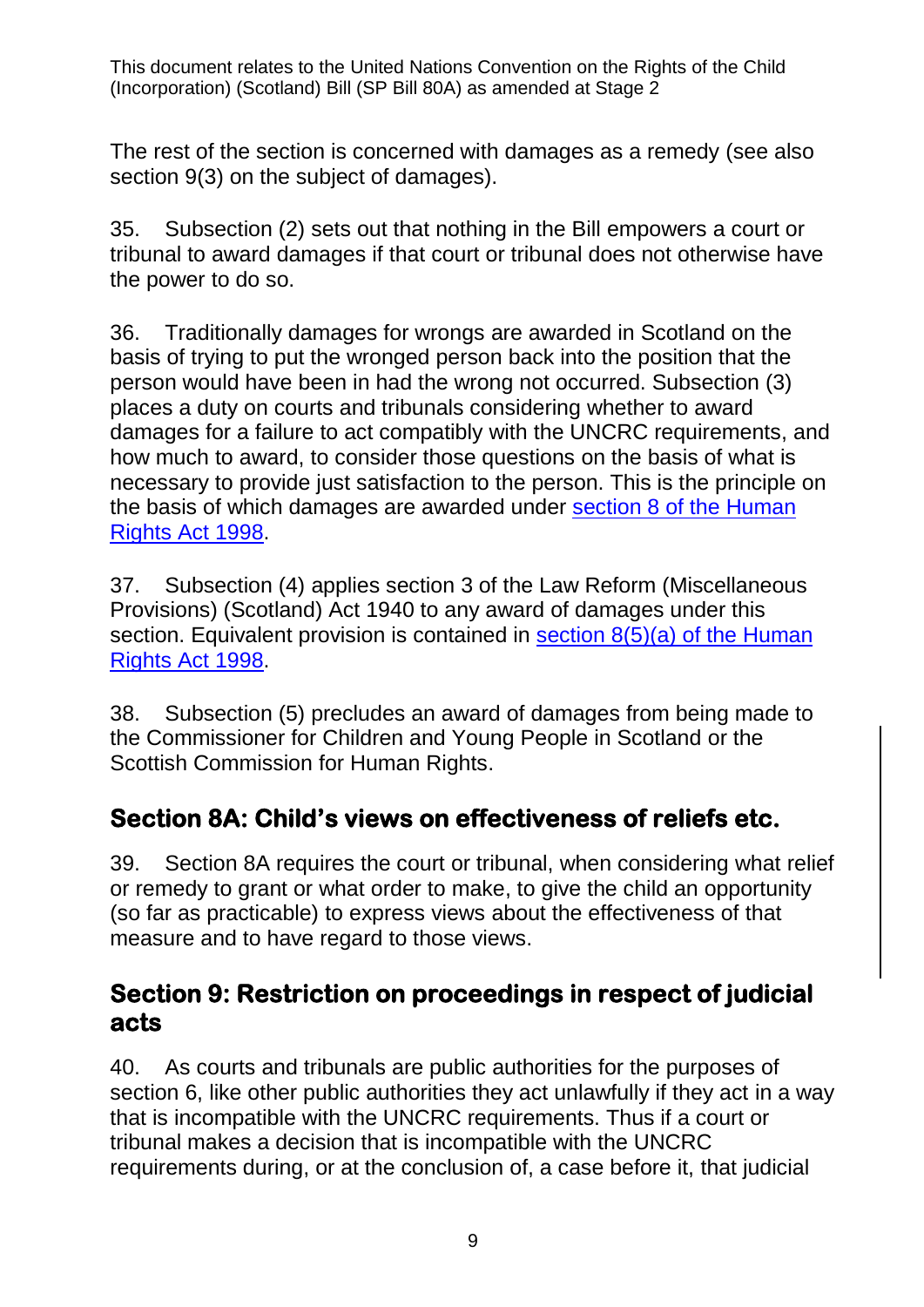act may itself be challenged in further proceedings before a court or tribunal under section 7(1)(a).

41. There are established processes for challenging the judicial acts of courts and tribunals, and section 9(1) and (2) require that they be used. For example, it would not be appropriate for a sentencing decision taken at the conclusion of a criminal trial by the High Court of Justiciary, Scotland's supreme criminal court, to be challenged by way of a civil action for damages in the sheriff court, which is lower in the judicial hierarchy. Any complaint that the High Court made an error while sitting as a trial court, including an error by acting incompatibly with the UNCRC requirements, should properly be dealt with by way of an appeal to the High Court.

42. Section 9(1) mentions the possibility of challenging a judicial act through any right of appeal or by application to the supervisory jurisdiction of the Court of Session. Subsection (2) makes clear that subsection (1) is not to be read as allowing an application to the Court's supervisory jurisdiction that would otherwise be impermissible. For example, it is not to be taken to allow an application to be made to the Court of Session, Scotland's supreme civil court, contesting a decision taken in an appeal in a criminal case by the High Court.

43. Paragraph (c) of section 9(1) allows for the possibility of court rules providing a new process to challenge a judicial act that is alleged to be incompatible with the UNCRC requirements should a need be identified to have a process for that besides the ordinary processes referred to in paragraphs (a) and (b). Section 37 makes further provision about court rules.

<span id="page-9-0"></span>44. Section 9(3) prevents damages from being awarded against a court or tribunal if the impugned judicial act was done in good faith (on the subject of damages generally, see section 8).

#### **Section 10: Power for Commissioner to bring or intervene in proceedings**

45. The Commissioner for Children and Young People in Scotland is an office established by the Commissioner for Children and Young People (Scotland) Act 2003. Being a statutory office, the Commissioner can only do those things that statute empowers the Commissioner to do. Section 10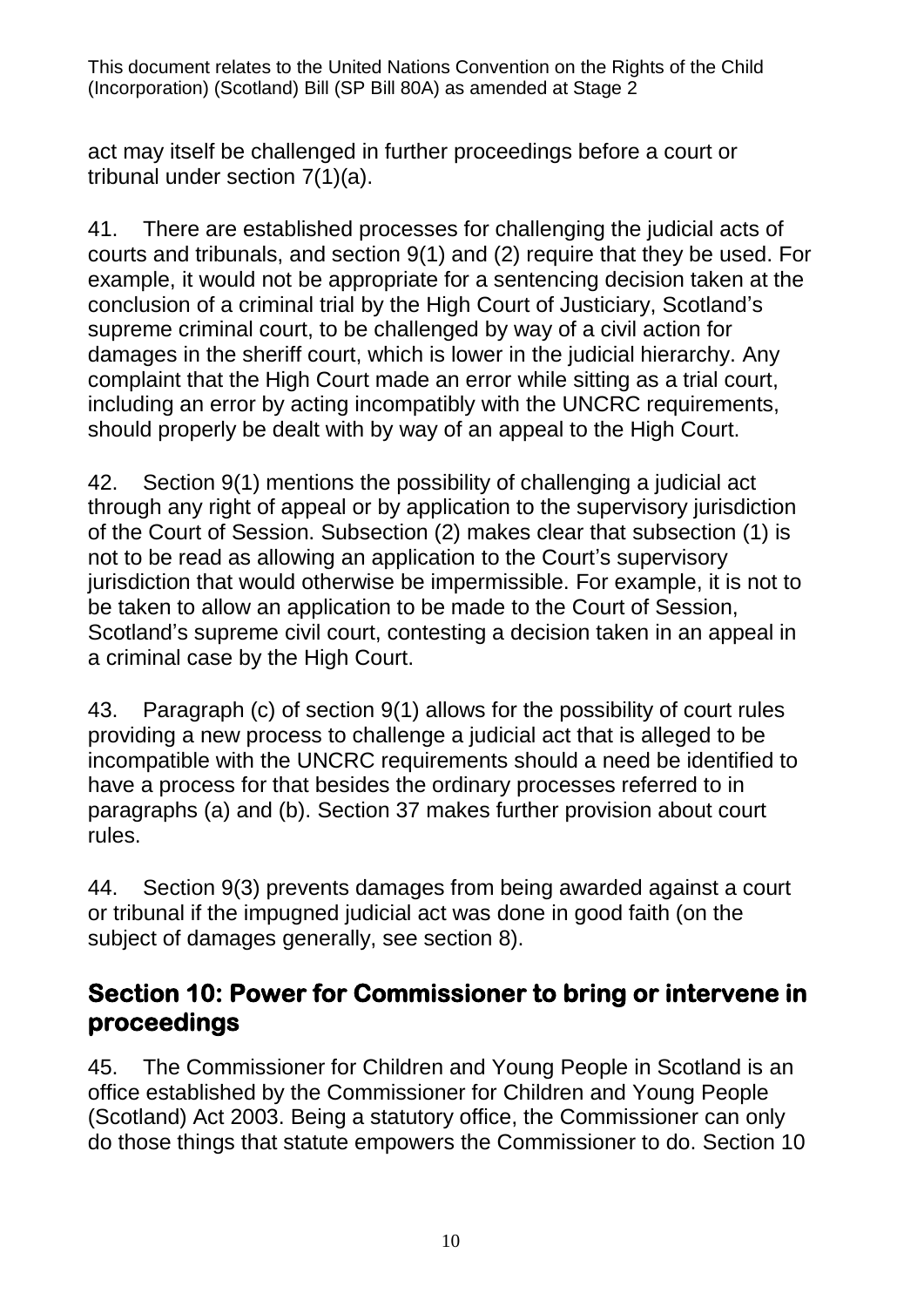of the Bill amends [section 4 of the 2003 Act](https://www.legislation.gov.uk/asp/2003/17/section/4) so that amongst the things that the Commissioner is empowered to do are:

- bringing proceedings in a court or tribunal on the grounds that a public authority has acted, or proposes to act, incompatibly with the UNCRC requirements;
- intervening in court or tribunal proceedings in which someone else is levelling that charge against a public authority.

### **Section 10A: Power for Scottish Commission for Human Rights to bring or intervene in proceedings**

46. The Scottish Commission for Human Rights is a body established by the Scottish Commission for Human Rights Act 2006. Section 10A of the Bill inserts a new section into the 2006 Act to empower the Commission in respect of proceedings under the Bill in the same way that section 10 of the Bill empowers the Commissioner for Children and Young People in Scotland.

## Part 3: Children's Rights Scheme, Child Rights And Wellbeing Impact Assessments And Reporting Duties

47. Part 3 contains a range of provisions aimed at promoting transparency in relation to compliance with public authorities' duty under section 6 not to act incompatibly with the UNCRC requirements and their efforts to secure better or further effect of children's rights.

### **Sections 11 and 12: Children's Rights Scheme**

48. Section 11 requires the Scottish Ministers to make a scheme, to be known as the Children's Rights Scheme<sup>1</sup>, which sets out the arrangements that the Scottish Ministers have made, or propose to make, in order to comply with the UNCRC requirements and secure better or further effect of children's rights.

49. The arrangements that may be set out in the Scheme are wide ranging and may deal with both strategic and practical matters. Subsection (3) sets out some material that the Scheme must include and the outcomes

 $\overline{a}$ <sup>1</sup> Referred to in the Bill and these notes as "the Scheme".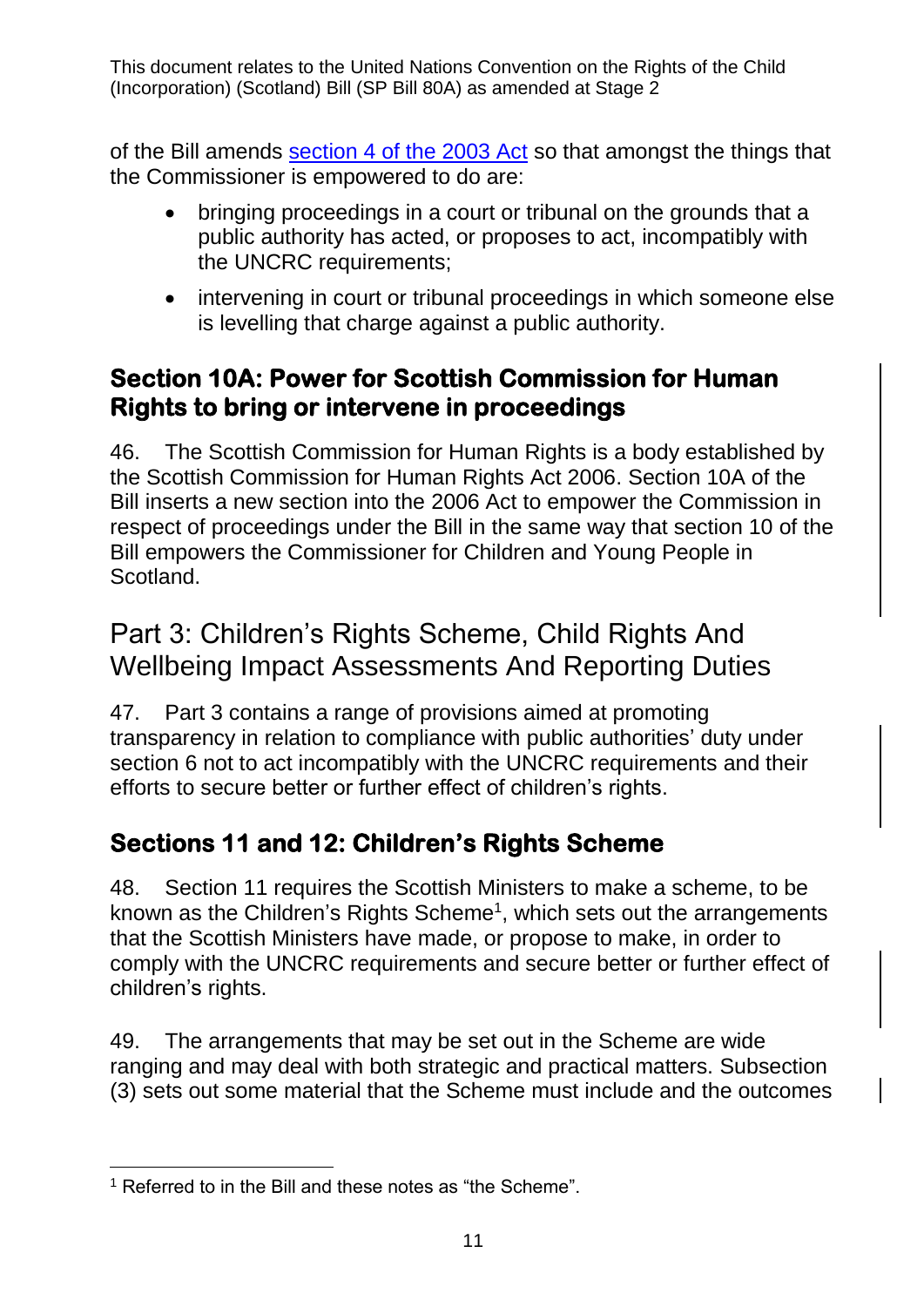that are to be achieved, but this list is not exhaustive of what the Scheme may include.

50. Once up and running, the Scheme is to be reviewed on an annual basis with a report on the operation of the Scheme being published following each review (section 13, see paragraph [57\)](#page-12-0). However, the first Scheme will specify the date by which the first report is due in order to enable the annual cycle to be set up at an appropriate date. The first Scheme may also contain any specific actions that the Scottish Ministers are to take in respect of matters relating to the Scheme in respect of the period from the first Scheme being made until the first report on its operation is published. This will differ from the core content of the Scheme which will tend to cover ongoing processes or frameworks as opposed to specific actions that are to be taken in the coming year. For example, the Scheme may set out the procedure to be followed when preparing a child rights and wellbeing impact assessment, while the actions may indicate that the Scottish Ministers intend to carry out such an assessment in relation to a particular piece of legislation or strategic decision.

51. Section 12 sets out the procedure that the Scottish Ministers must follow to prepare and make the Scheme and, once it has been made, to amend or replace it. For the purposes of the section, the draft scheme, the proposed amendment or draft replacement scheme is referred to as "the proposal". Subsection (8) enables the Scottish Ministers to begin the process of preparing and consulting on a proposal for the Scheme before the section comes into force.

52. The procedure may be summarised as comprising the following steps.

#### **Step 1 – preparation**

53. The Scottish Ministers must prepare the proposal having regard to the documents listed in subsection (2). They may also have regard to any other document or matter they consider relevant. This will result in a draft of the proposal for publication and consultation.

#### **Step 2 – publication and consultation**

54. Once the proposal has been prepared, the Scottish Ministers must publish it and consult the people listed in subsection (3). Following that consultation, subsection (4) confirms that they may make changes to the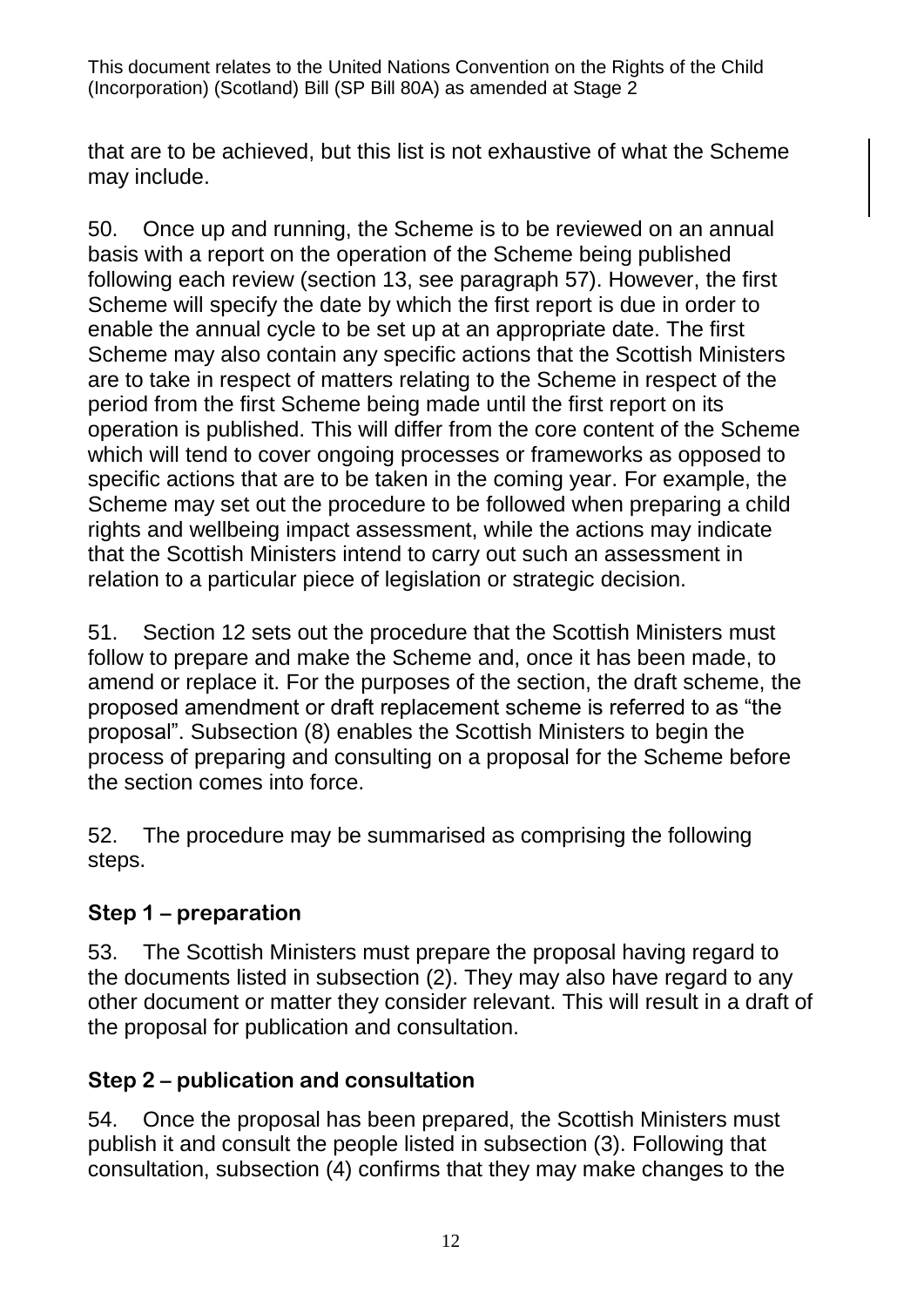proposal if they consider it appropriate. This confirms that the proposal may be refined in light of the consultation responses.

#### **Step 3 – laying before Parliament, making and publication**

55. Once at least 28 days have passed since the proposal was published under subsection (3), the Scottish Ministers may lay the proposal before the Scottish Parliament, at which point it is likely to be debated by the Parliament. It is only once the proposal has been laid that the Scottish Ministers may make the Scheme.

56. Once the Scheme has been made (or amended or replaced), the Scottish Ministers must publish it in such manner as they consider appropriate.

#### **Section 13: Reviewing and reporting on the operation of the Scheme**

<span id="page-12-0"></span>57. Section 13 provides that the Scottish Ministers must review and report on the operation of the Scheme on an annual basis.

58. Each report is required to summarise the actions that the Scottish Ministers have taken to ensure that they have complied with the duty under section 6(1) (whether or not that action is done under arrangements set out in the Scheme). The report must also include a statement as to whether the Scottish Ministers will be amending or replacing the Scheme and any other specific actions that they might be taking in the coming year. The report may also include other matters that relate to the rights or wellbeing of children. For example, this may include action that the Scottish Ministers are taking in respect of any aspect of the UNCRC which has not been incorporated under the Bill, so far as that action can be taken within devolved competence.

59. Where any of the events listed in subsection (2) have occurred, these must be taken into account during the review as these are significant events that are likely to require either changes to be made to the Scheme or specific actions to be taken in the coming year.

60. In deciding what actions for the coming year are to be included in the report, the Scottish Ministers must consult the people listed in subsection (5), that is: children, the Commissioner for Children and Young People and anyone else that the Scottish Ministers consider appropriate. This latter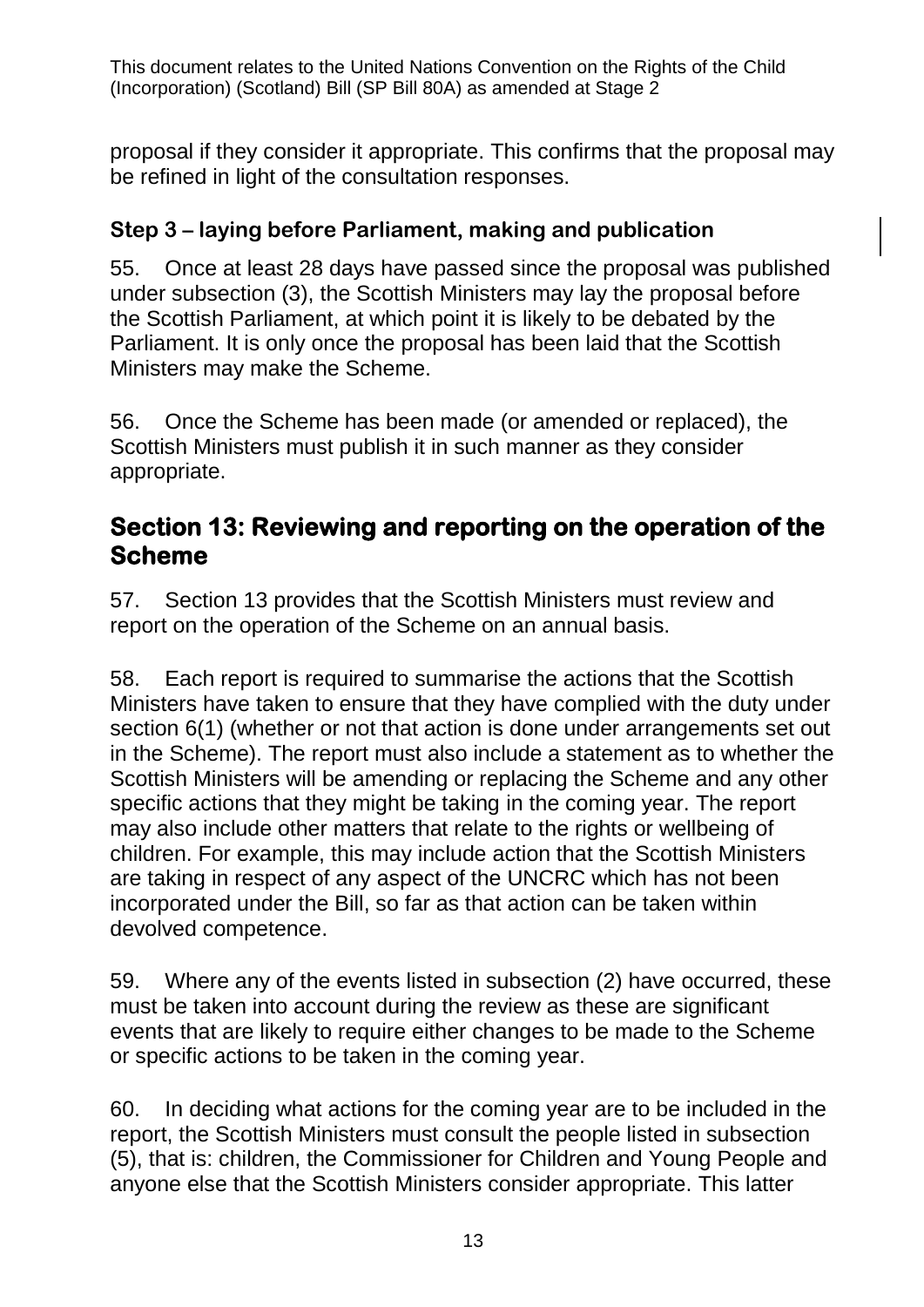element will allow for a wide range of civil society to contribute to the discussion.

61. Reports under the section are to be published and laid before the Scottish Parliament. The Scottish Ministers must also prepare and publish a version of the report for children.

### **Section 14: Child rights and wellbeing impact assessments**

62. Section 14 requires the Scottish Ministers to carry out, and then publish, a child rights and wellbeing impact assessment in respect of provisions of primary and secondary legislation and decisions of a strategic nature that relate to the rights and wellbeing of children (as required by, and in accordance with, the arrangements set out in the Scheme). The purpose of such an impact assessment is to consider the likely effects of the provision or decision on children's rights and wellbeing and so inform the process of making the legislation or the decision. The Scottish Government has been preparing, and publishing, such impact assessments on a non-legislative basis since June 2015.

63. In relation to secondary legislation, the duty imposed by this section covers subordinate legislation under both UK and Scottish statutes, so long as it is a Scottish statutory instrument made by the Scottish Ministers (other than commencement orders or regulations). Acts of Sederunt and other court rules, statutory codes of practice, directions and guidance are not included here.

64. The requirement of the Scottish Ministers to carry out an impact assessment in respect of decisions of a strategic nature (subsection (3)) is intended to capture major policy decisions taken in relation to children's rights and wellbeing. The arrangements for carrying out, and publishing, such impact assessments are to be made in accordance with requirements set out in the Scheme.

65. Subsection (3A) requires the Scottish Ministers to carry out an impact assessment in respect of:

• decisions to restrict school-age children's physical attendance at their usual school for reasons related to coronavirus which was ongoing while the Parliament was considering the Bill, and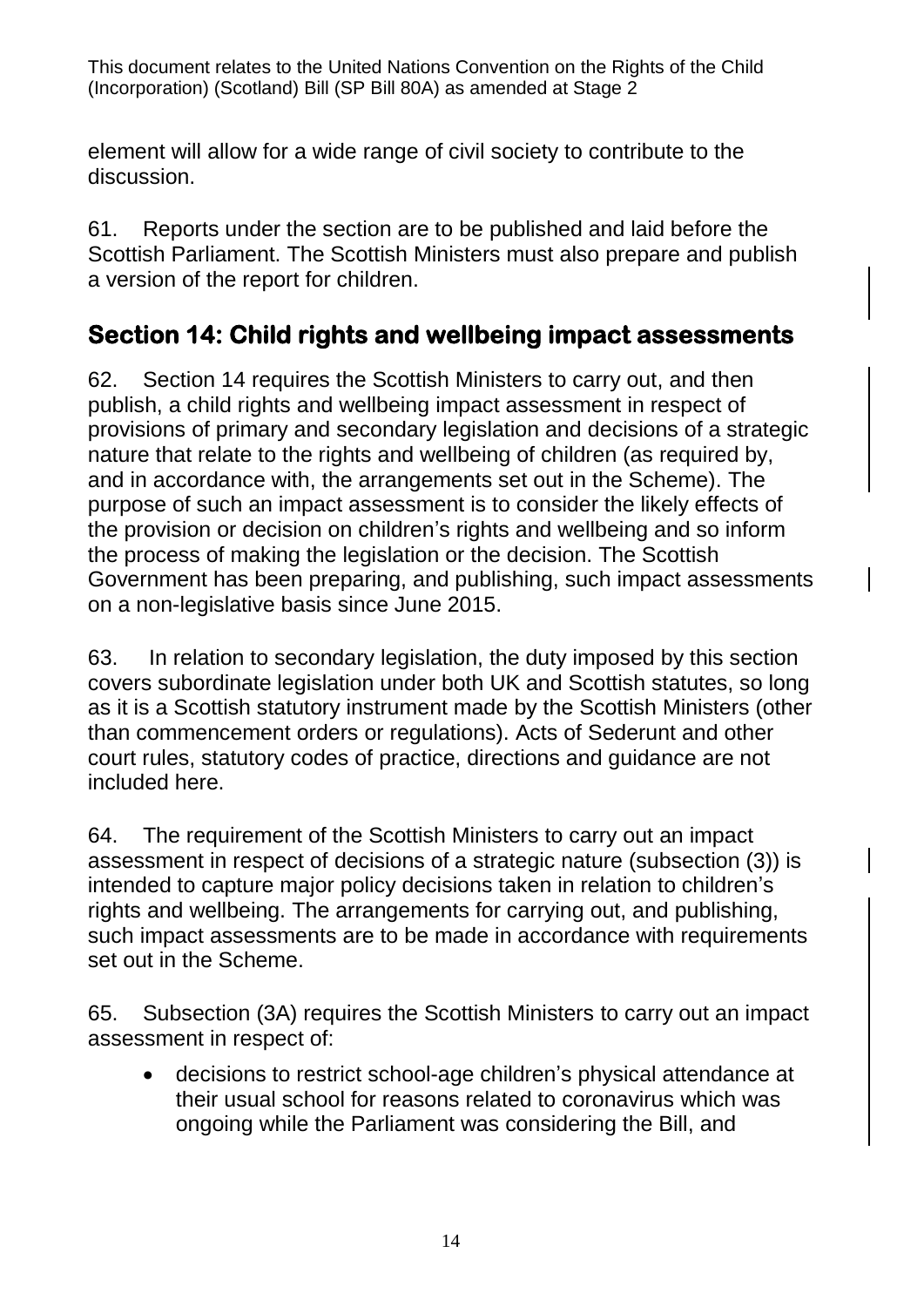• any standards that education authorities have to apply when making any decision about temporarily stopping, or limiting, school-age children's access to their usual schools (whether they are making those decisions for reasons related to coronavirus or not).

66. The word "school" is defined for the purposes of subsection (3A) by reference to the definition in the Education (Scotland) Act 1980 which, at the time of writing, covered primary and secondary schools, special schools and nurseries. The Bill contains no definition of "school-age" for the purposes of subsection (3A).

### **Section 15: Reporting duty of listed authorities**

67. Section 15 of the Bill replaces the duty in section 2 of the Children and Young People (Scotland) Act 2014 ("the 2014 Act"). It requires the authorities which are listed in section 16 of the Bill to prepare and publish reports on what they have done to comply with the UNCRC requirements and to secure better or further effect of children's rights. The authorities must produce a version of these reports for children. The reports are required on a three yearly basis (as they were under the 2014 Act).

### **Section 16: Listed authorities**

68. The list of authorities in section 16 includes all of the authorities listed in schedule 1 of the 2014 Act. The Scottish Ministers may amend this list by regulations (which are subject to the affirmative procedure). Only bodies which are public authorities may be added to the list (for the meaning of public authority, see paragraph [25](#page-5-0) above and sections 6(3), (4) and 35 of the Bill).

69. The Scottish Ministers must consult a public authority (or where appropriate, public authorities meeting a particular description) before the authority is (or authorities are) added to, or removed from, the list.

### **Section 17: Consequential amendments of the Children and Young People (Scotland) Act 2014**

70. Section 17 repeals Part 1 and schedule 1 of the 2014 Act. Section 1 of the 2014 Act has been replaced by the reporting duties included in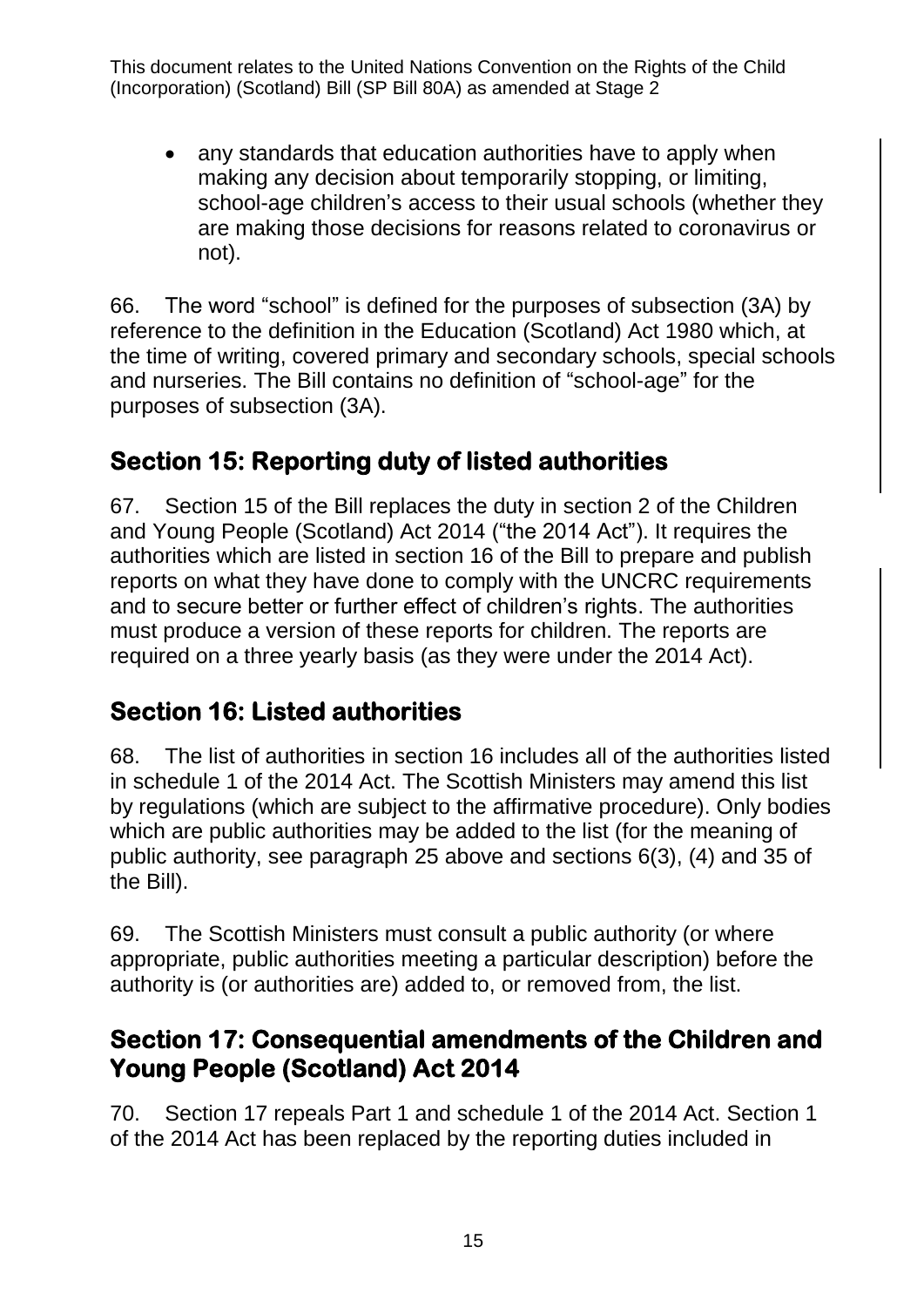section 13 of the Bill and section 2 (and schedule 1) of the 2014 Act has been replaced by sections 15 and 16 of the Bill.

## Part 4: Legislation And The UNCRC Requirements

71. Part 4 deals with legislation's compatibility with the UNCRC requirements, as defined by section 1. In particular, the Part:

- places the Government under a duty when putting new legislation, or proposed legislation, before the Scottish Parliament to make a statement about its compatibility with the UNCRC requirements;
- provides that certain legislation (old as well as new) is to be interpreted in a way that is consistent with the UNCRC requirements where possible;
- allows a court which finds that a piece of legislation cannot be interpreted consistently with the UNCRC requirements to either strike it down or declare it to be incompatible with the UNCRC requirements.

### **Section 18: Statements of compatibility in relation to legislation**

72. Subsection (1) of section 18 requires that all Government Bills introduced to the Scottish Parliament be accompanied by a statement from the member introducing the Bill about its compatibility with the UNCRC requirements.

73. Subsection (2) creates an equivalent rule where the Government makes a Scottish statutory instrument other than one bringing primary legislation into force. The phrase "Scottish statutory instrument" is defined by [section 27 of the Interpretation and Legislative Reform \(Scotland\) Act](https://www.legislation.gov.uk/asp/2010/10/section/27)  [2010.](https://www.legislation.gov.uk/asp/2010/10/section/27)

### **Section 19: Interpretation of legislation**

74. Section 19(1) requires that certain types of legislation must, if possible, be given an interpretation that is compatible with the UNCRC requirements. This interpretative obligation is analogous to the obligation created by [section 3 of the Human Rights Act 1998,](https://www.legislation.gov.uk/ukpga/1998/42/section/3) the effect of which has been the subject of judicial consideration in a number of cases (see for example [Ghaidan v Godin-Mendoza \[2004\] UKHL 30\)](https://www.bailii.org/uk/cases/UKHL/2004/30.html).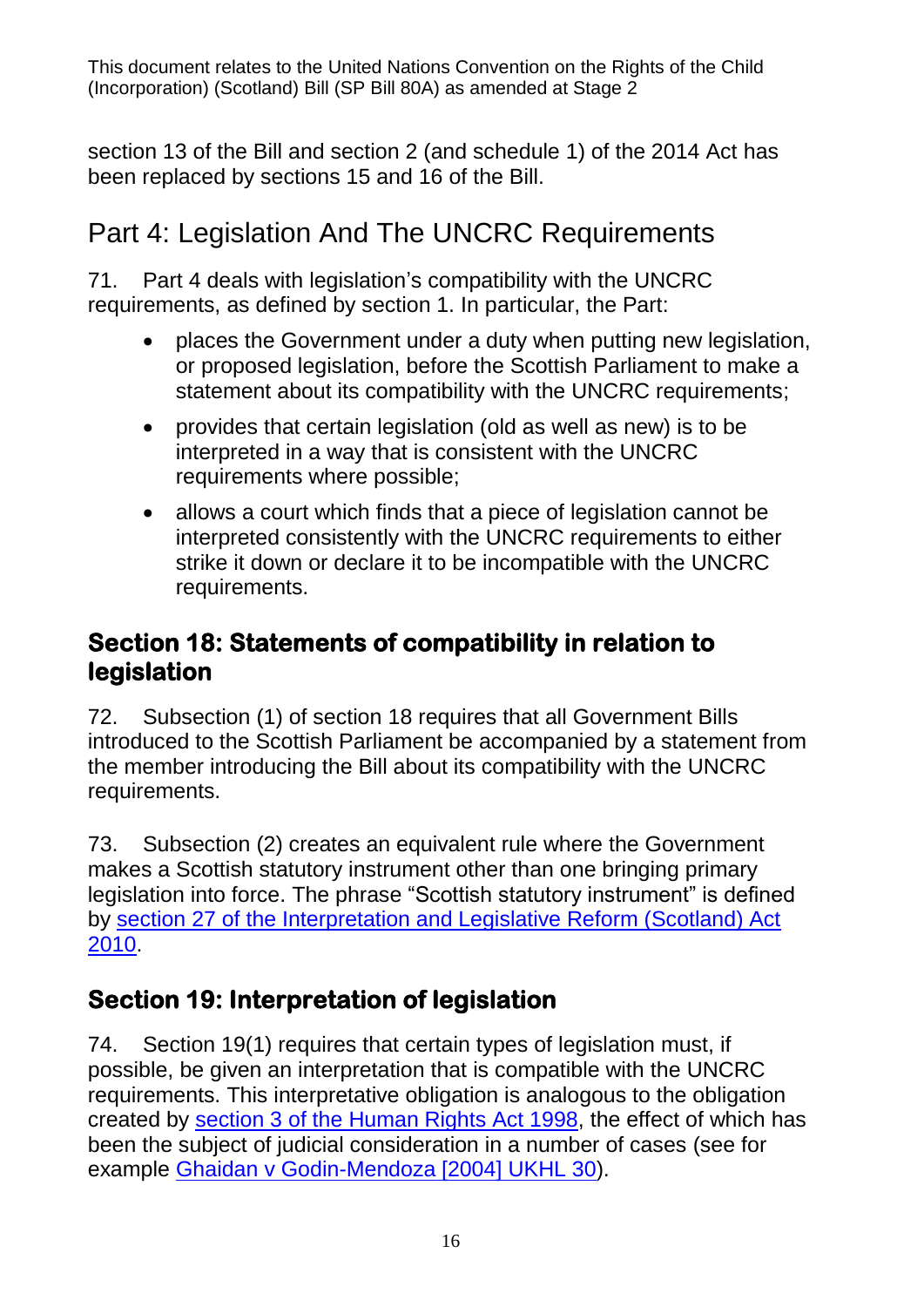75. The interpretative obligation under subsection (1) applies to the following types of legislation whenever made:

- Acts of the Scottish Parliament,
- Acts of the UK Parliament,
- legislation wholly or partly made by virtue of an Act of the Scottish Parliament or of the UK Parliament.

76. But the interpretative obligation does not apply to legislation that it is not within the legislative competence of the Scottish Parliament to make. The limits of the Parliament's legislative competence are set by section 29 [of the Scotland Act 1998.](https://www.legislation.gov.uk/ukpga/1998/46/section/29) A provision may be contained within part of an Act of Parliament that extends to Scotland and another UK jurisdiction. Section 19(3) makes clear that that fact alone does not mean that the provision is to be regarded as outside the legislative competence of the Scottish Parliament for the purpose of ascertaining the legislation that is covered by section 19(2).

77. Subsection (4) states that the interpretative obligation under subsection (1) does not affect the operability of any primary legislation or allow an interpretation to result in the inoperability of subordinate legislation if the primary legislation under which it is made prevents removal of the incompatibility.

78. If a court finds it impossible to read a piece of legislation in a way that is compatible with the UNCRC requirements, it can (depending on the type of legislation in question) make a strike down declarator under section 20 or an incompatibility declarator under section 21.

### **Section 20: Strike down declarators**

79. Section 20 allows a court to strike down certain kinds of legislation (see paragraphs [85](#page-18-0) to [87\)](#page-18-1) if it finds that legislation to be incompatible with the UNCRC requirements, which necessarily means that the court was unable to find a way to interpret the legislation compatibly with those requirements in accordance with section 19.

#### **Effect of striking down legislation**

80. The effect of striking down legislation under section 20 is as follows: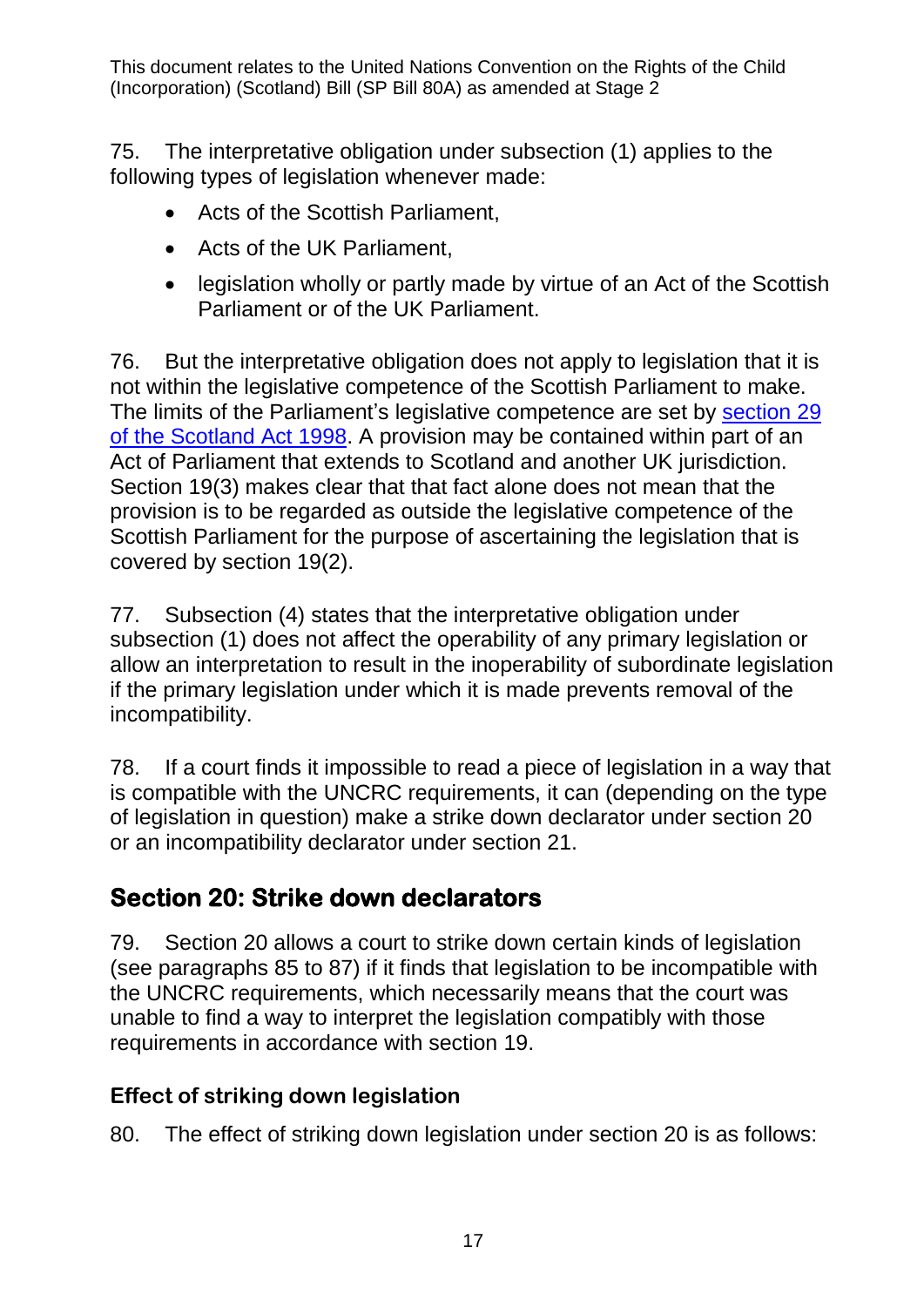- From the point at which it is struck down, the legislation no longer forms part of Scots law. It is not, however, to be treated as never having formed part of Scots law and so anything lawfully done under the legislation before it was struck down is not rendered unlawful retrospectively.
- The Government's duty to make a statement to the Scottish Parliament under section 23 is triggered.

#### **Suspension of effect of strike down**

81. A court may, if it considers it appropriate to do so when making a strike down declarator, delay its taking effect so that, for example, the legislation can remain in force while steps are taken to remedy its incompatibility with the UNCRC requirements (subsection (5)). Steps to remedy an incompatibility may, for example, involve the Government amending the legislation in question through remedial regulations under section 32.

82. As there may be a call for the Government to take remedial action ahead of legislation being struck down, and to ensure that before deciding to strike legislation down the court is appraised of the wider public interest ramifications, subsections (7) and (8) require that where a court is considering suspending the effect of a strike down declarator the Lord Advocate, who is the Government's senior law officer, be informed and given an opportunity to make representations to the court. If the Lord Advocate's involvement results in the litigation becoming more expensive than it would otherwise have been, section 31 allows the court to award expenses to the party who incurred them (whatever the outcome).

#### **Courts that can strike legislation down**

- <span id="page-17-0"></span>83. The power to make a strike down declarator is exercisable by:
	- the Supreme Court of the United Kingdom,
	- the Court of Session, which is Scotland's supreme civil court,
	- the High Court of Justiciary, which is Scotland's supreme criminal court, but the High Court can only exercise the strike down power when it is not sitting as a trial court (which means it can do so when, for example, acting as an appeal court).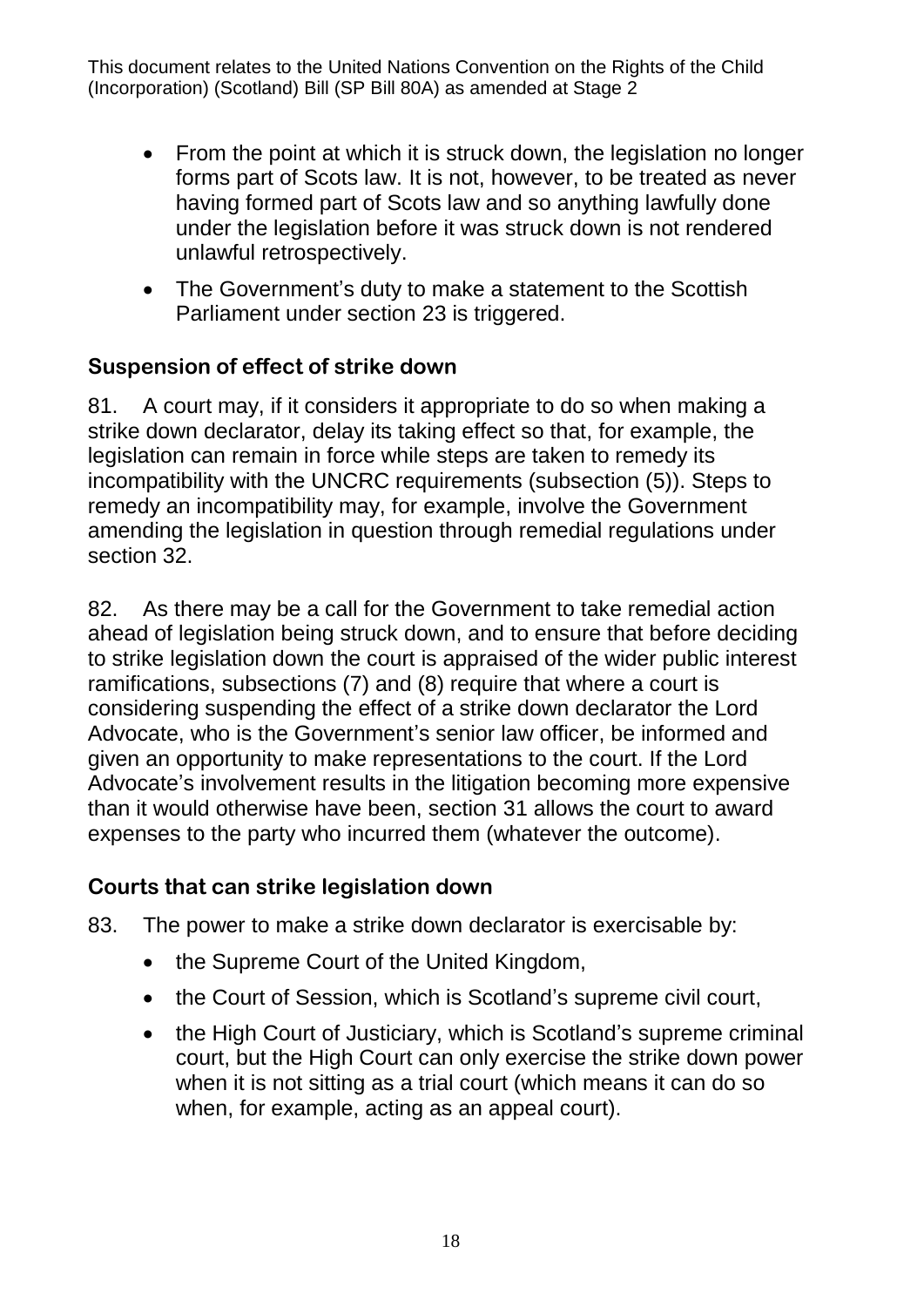#### **Procedure to be followed before striking down**

84. Before making a strike down declarator the court must afford the Lord Advocate and the Commissioner for Children and Young People in Scotland an opportunity to make representations (see section 22).

#### **Legislation that is susceptible to strike down**

<span id="page-18-0"></span>85. Legislation is only susceptible to being struck down under section 20 if it is legislation that it would be within the legislative competence of the Scottish Parliament to make. The limits of the Parliament's legislative competence are set by [section 29 of the Scotland Act 1998.](https://www.legislation.gov.uk/ukpga/1998/46/section/29) A provision may be contained within part of an Act of Parliament that extends to Scotland and another UK jurisdiction. Section 20(11) makes clear that that fact alone does not mean that the provision is to be regarded as outside the legislative competence of the Scottish Parliament for the purpose of ascertaining the legislation that is covered by section 20(10).

<span id="page-18-2"></span>86. Primary legislation can only be struck down if enacted before the day that section 20 comes into force. The date on which section 20 is to come into force is to be set by the Government in regulations (see section 40). If a court finds primary legislation enacted on or after that date to be incompatible with the UNCRC requirements, it can make an incompatibility declarator under section 21. For this paragraph's purposes, primary legislation means: an Act of the Scottish Parliament or an Act of the UK Parliament.

<span id="page-18-1"></span>87. Whereas primary legislation can only be struck down if enacted before section 20 comes into force, subordinate legislation is susceptible to being struck down whenever it is made. Subordinate legislation, in this context, means legislation made wholly or partly by virtue of primary legislation as defined in paragraph [86](#page-18-2) that was enacted before the day that section 20 comes into force. For example, regulations made by the Government in exercise of regulation-making powers in an Act of the Scottish Parliament enacted before section 20 comes into force could be struck down under section 20 despite the regulations themselves being made on or after the day section 20 came into force.

88. The preceding paragraphs refer to legislation being struck down. Section 20 uses the more precise word "enactment", the meaning of which is given by schedule 1 [of the Interpretation and Legislative Reform](https://www.legislation.gov.uk/asp/2010/10/schedule/1)  [\(Scotland\) Act 2010.](https://www.legislation.gov.uk/asp/2010/10/schedule/1)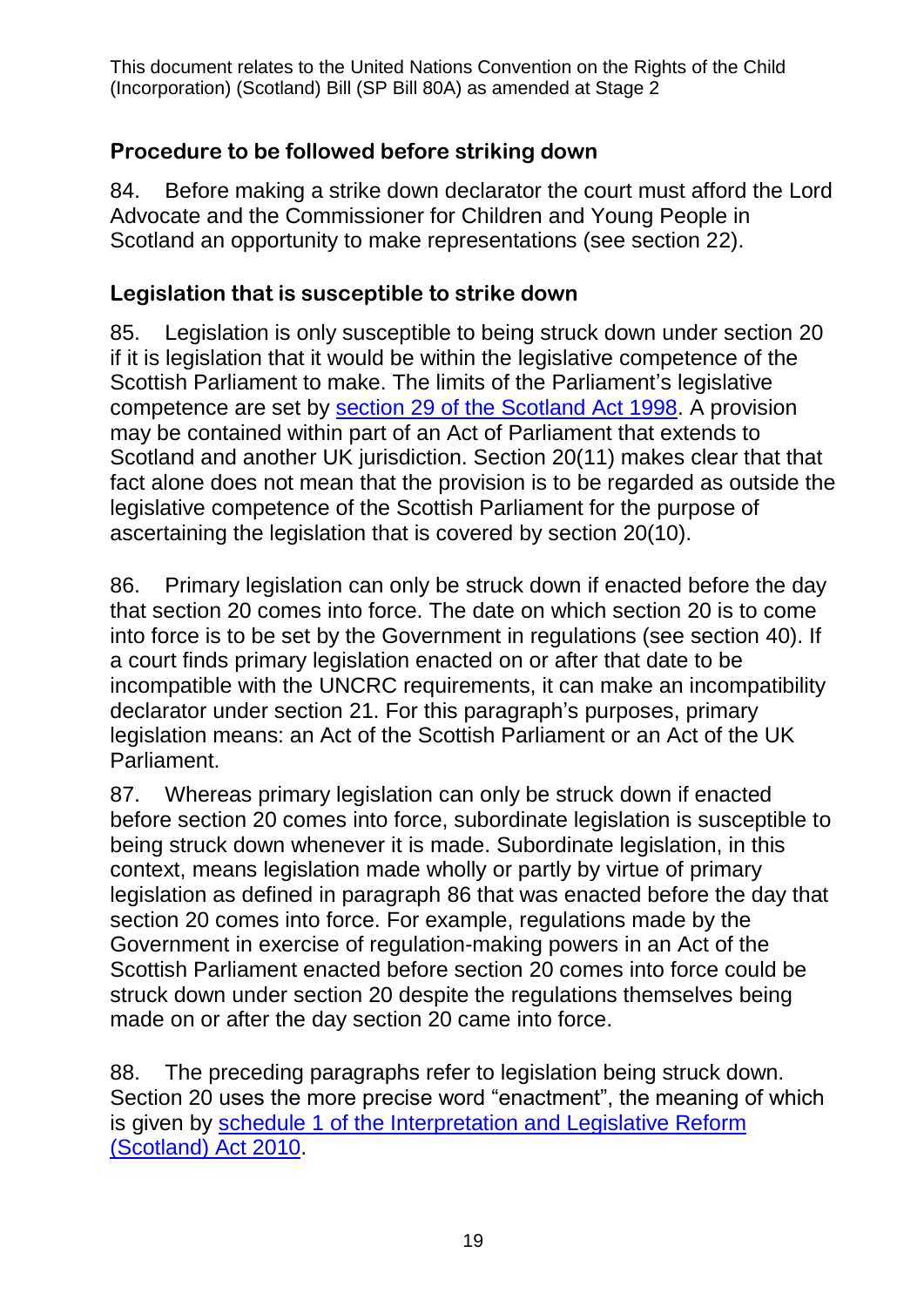### **Section 21: Incompatibility declarators**

89. Section 21 allows a court to declare certain legislation (see paragraph [93\)](#page-19-0) to be incompatible with the UNCRC requirements, where it has found it impossible to interpret the legislation compatibly with those requirements in accordance with section 19.

90. An incompatibility declarator triggers the Government's duty to make a statement to the Scottish Parliament under section 23. Legislation declared to be incompatible with the UNCRC requirements under this section remains the law unless and until legislative action is taken in relation to it.

91. The power to make an incompatibility declarator is exercisable by the same courts that can make a strike down declarator (see section 20(13) and paragraph [83\)](#page-17-0).

92. Before making an incompatibility declarator the court must afford the Lord Advocate and the Commissioner for Children and Young People in Scotland an opportunity to make representations (see section 22).

<span id="page-19-0"></span>93. The legislation in respect of which an incompatibility declarator can be made is legislation that cannot be struck down under section 20 because it is enacted on or after the day that section came into force. In other words, an incompatibility declarator can be made in respect of:

- a provision of an Act of the Scottish Parliament or an Act of the UK Parliament or legislation made by virtue of an Act of the Scottish Parliament or an Act of Parliament;
- provided that the legislation is enacted on or after the day section 21 came into force (the date for which is to be set by regulations under section 40);
- provided also that the legislation is within the legislative competence of the Scottish Parliament (see [section 29 of the](https://www.legislation.gov.uk/ukpga/1998/46/section/29)  [Scotland Act 1998\)](https://www.legislation.gov.uk/ukpga/1998/46/section/29). A provision may be contained within part of an Act of Parliament that extends to Scotland and another UK jurisdiction. Section 21(6) makes clear that that fact alone does not mean that the provision is to be regarded as outside the legislative competence of the Scottish Parliament for the purpose of ascertaining the legislation that is covered by section 21(5)(a).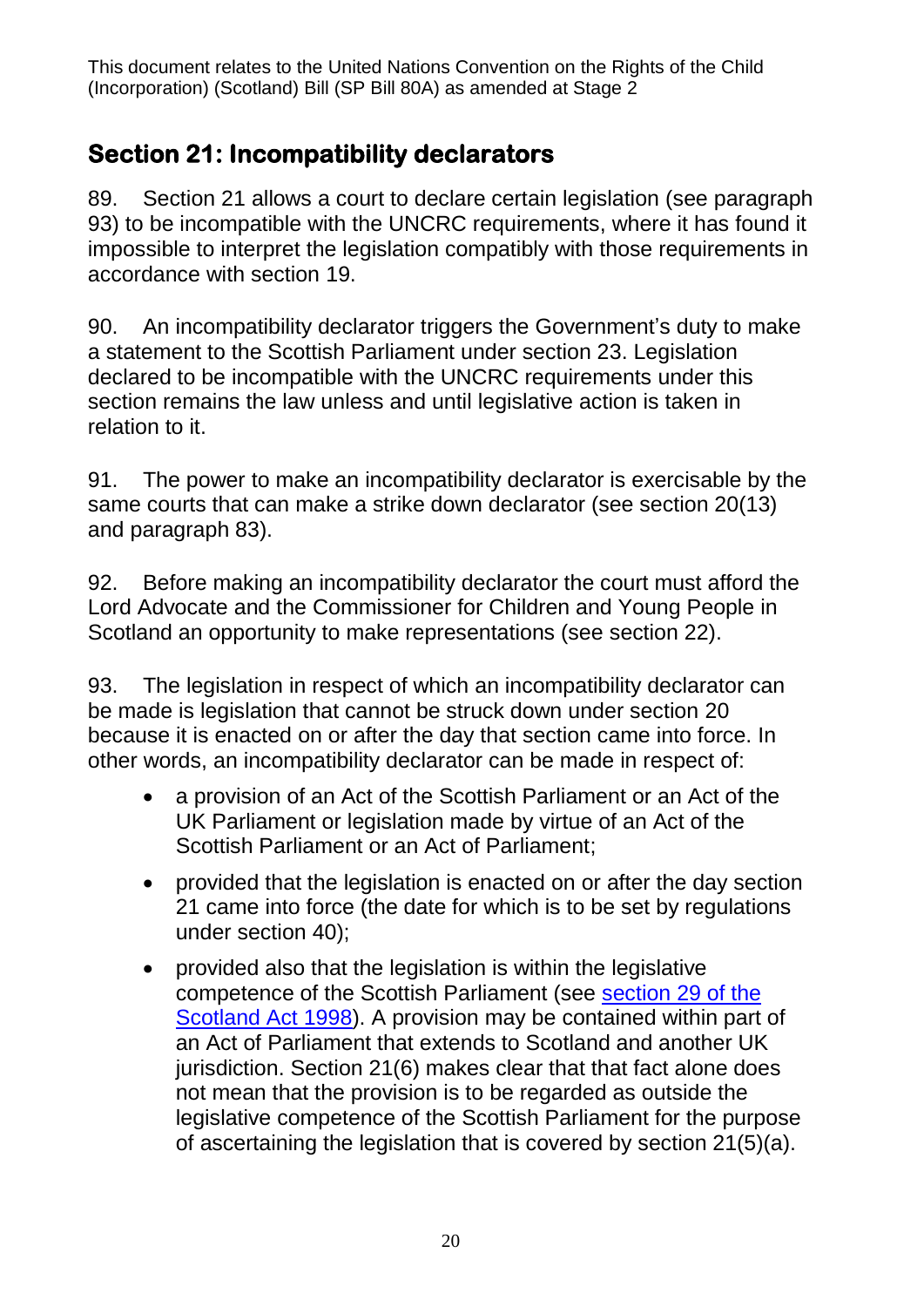### **Section 22: Power to intervene in proceedings where strike down declarator or incompatibility declarator is being considered**

94. Section 22 requires a court considering making a strike down declarator or an incompatibility declarator to afford the following persons an opportunity to make representations to it:

- the Lord Advocate, who is the Government's senior law officer,
- the Commissioner for Children and Young People in Scotland, who is the holder of an office established by [the Commissioner for](https://www.legislation.gov.uk/asp/2003/17/section/1)  [Children and Young People \(Scotland\) Act 2003,](https://www.legislation.gov.uk/asp/2003/17/section/1)
- the Scottish Commission for Human Rights.

95. If the involvement of those persons results in the litigation becoming more expensive than it would otherwise have been, section 31 allows the court to award those expenses to the party who incurred them (whatever the outcome).

### **Section 23: Ministerial action following strike down declarator or incompatibility declarator**

96. Section 23 sets out what the Government must do in the event that a strike down declarator (under section 20) or an incompatibility declarator (under section 21) is made in relation to a piece of legislation.

97. It requires the Government, within 6 months of the declarator being made, to:

- report publicly on what (if anything) it intends to do in response to the declarator;
- seek to make a statement to the Scottish Parliament on the matter (the Government can only seek to make a statement within the 6 month period because the scheduling of business in the Parliament is not controlled by the Government).

## Part 5: Compatibility Questions And UNCRC Compatibility **Issues**

98. Part 5 makes provision for a system for the courts to consider compatibility questions (in civil proceedings) and UNCRC compatibility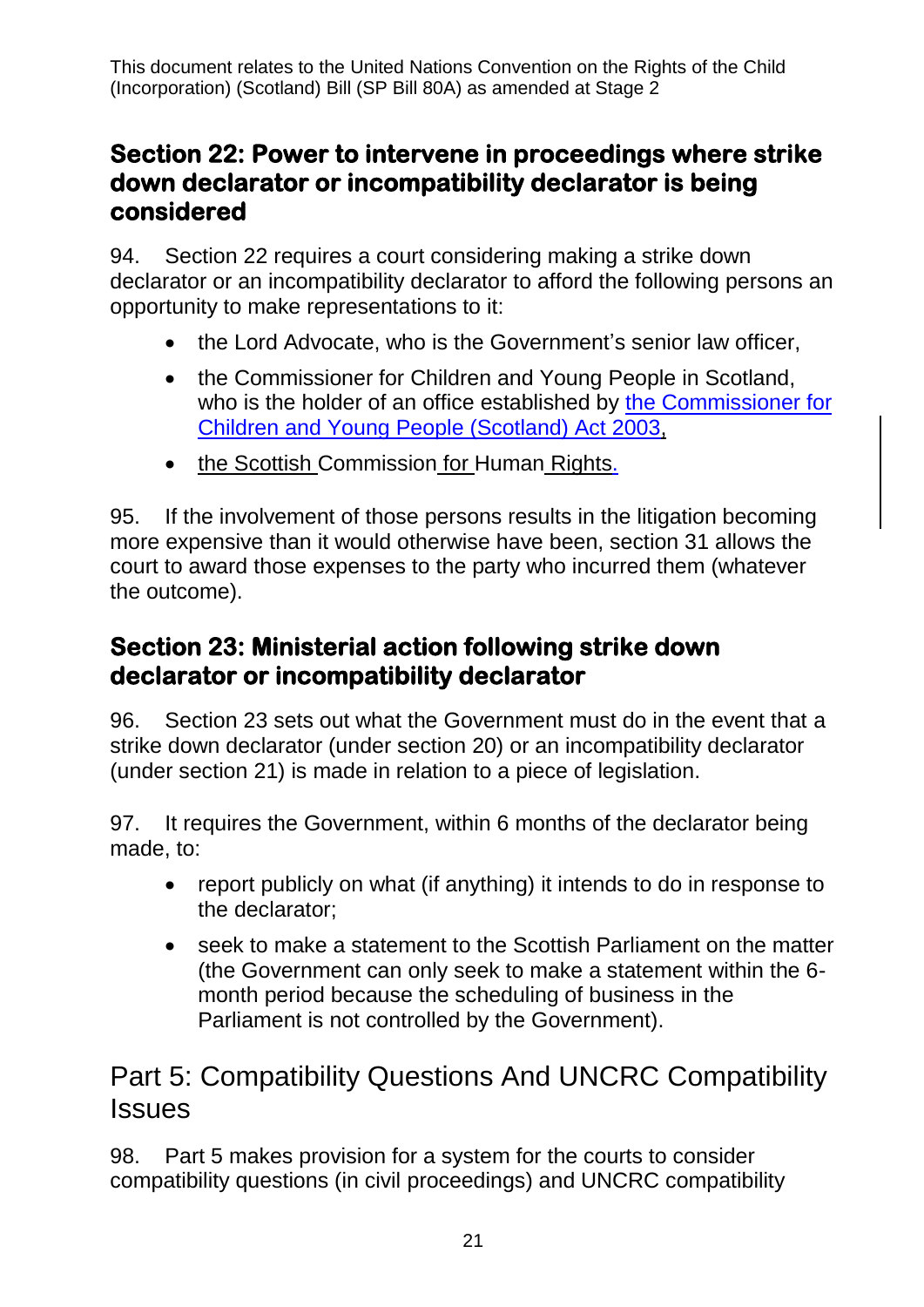issues (in criminal proceedings) relating to the compatibility of legislation with the UNCRC requirements and public authorities' compliance with section 6.

### **Section 24: Meaning of "compatibility questions"**

99. Section 24 provides the definition of "compatibility question" for this Part. These are questions arising in civil proceedings as to whether a provision of relevant legislation (see section 20) or future legislation (see section 21) is compatible with the UNCRC requirements or whether a public authority has acted in a way which section 6 makes unlawful.

100. Subsection (2) excludes from the meaning of "compatibility questions" things that would otherwise meet the definition but which occur in criminal proceedings. Those are dealt with as UNCRC compatibility issues and covered by section 25 instead.

101. Subsection (3) sets out that a compatibility question is not to be taken to have arisen in proceedings just because a party claims one has if the court or tribunal thinks the party's contention is frivolous or vexatious.

### **Section 25: UNCRC compatibility issues in criminal proceedings**

102. Section 25 provides the definition of "UNCRC compatibility issues" for this Part. These are questions arising in criminal proceedings as to whether a provision of relevant legislation (see section 20) or future legislation (see section 21) is compatible with the UNCRC requirements or whether a public authority has acted in a way which section 6 makes unlawful.

103. This section adds sections 288AB and 288AC to the Criminal Procedure (Scotland) Act 1995 to establish a system to allow lower criminal courts to refer UNCRC compatibility questions to the High Court and for the High Court to refer such questions to the Supreme Court. Where an issue is referred to the Supreme Court, the Supreme Court may only deal with the UNCRC compatibility issue and must remit the rest of the proceedings to the High Court. These sections allow the Lord Advocate to require a criminal court to refer an issue to a higher court.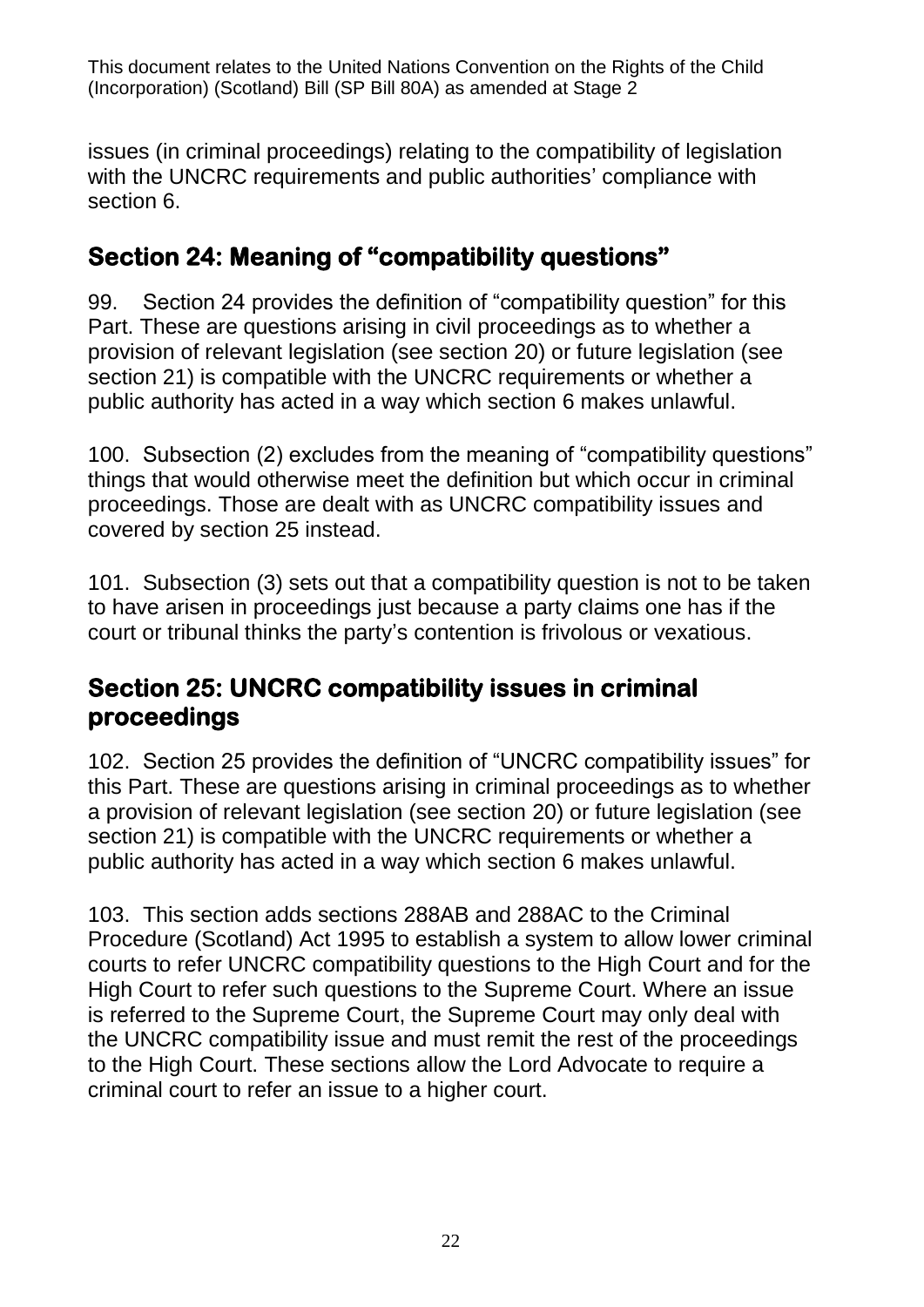### **Section 26: Power to institute proceedings to determine compatibility questions**

104. Section 26 allows the Lord Advocate to start new proceedings to determine a compatibility question.

#### **Section 27: Power to intervene in proceedings where compatibility question arises**

105. Where a compatibility question arises in a case, the court must notify the Lord Advocate, the Commissioner for Children and Young People in Scotland and the Scottish Commission for Human Rights (unless they are already a party to the case). They can then take part in the proceedings as if they were a party to the case.

106. If the involvement of those persons results in the litigation becoming more expensive than it would otherwise have been, section 31 allows the court to award those expenses to the party who incurred them (whatever the outcome).

#### **Section 28: Reference of compatibility question to higher court**

107. Section 28 makes provision in the civil courts similar to that added to the Criminal Procedure (Scotland) Act 1995 by section 25.

108. A court other than the Inner House of the Court of Session or the Supreme Court may refer a compatibility question which arises in a case before it to the Inner House. In the case of a tribunal from which there is no appeal, such a reference is mandatory.

109. The Inner House may refer such a question (other than one referred to it) to the Supreme Court.

110. An appeal from the Inner House's decision on such a reference is to the Supreme Court. Where there would not normally be an appeal to the Supreme Court from a determination of a compatibility question by the Inner House, such an appeal is possible with the permission of the Inner House or, if it refuses permission, the Supreme Court itself.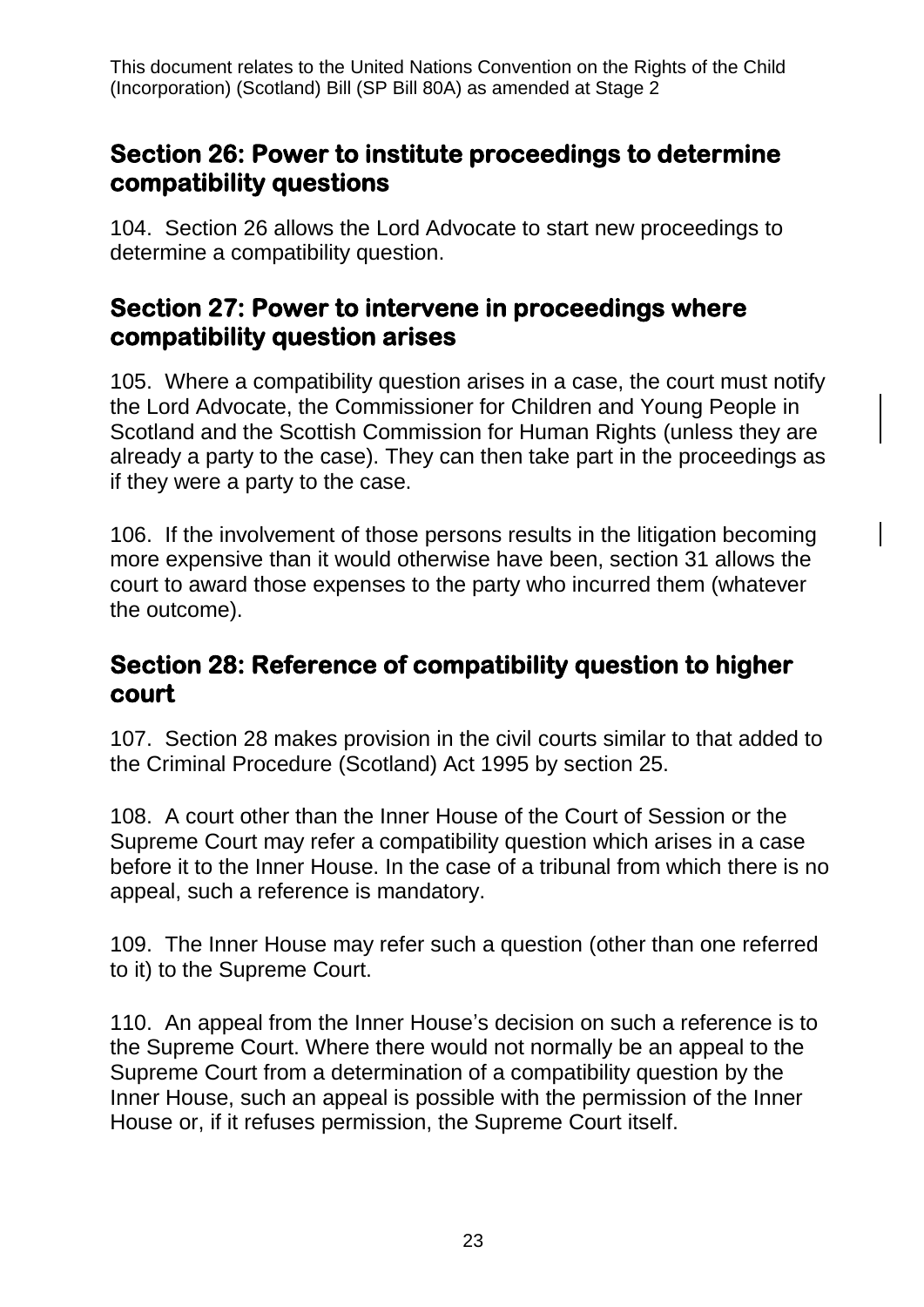### **Section 29: Direct references to the Supreme Court: compatibility question arising in proceedings**

111. Where a compatibility question arises in proceedings, section 29 allows the Lord Advocate to require the court or tribunal to refer the question directly to the Supreme Court.

### **Section 30: Direct references to the Supreme Court: compatibility issues not arising in proceedings**

112. Section 30 allows the Lord Advocate to refer a compatibility question to the Supreme Court even if it does not arise in proceedings. Where such a question relates to the proposed exercise of a function by a public authority, the Lord Advocate must notify the public authority in question. That authority may not then exercise the function until the reference to the Supreme Court has concluded.

### **Section 31: Additional expenses**

113. Where a court or tribunal considers that a party to proceedings has incurred additional expense as a result of an intervention by the Lord Advocate or the Commissioner for Children and Young People in Scotland under section 20(8), 22(2) or 27(2), the court or tribunal may award the whole or part of those expenses to the party who incurred them (whatever the decision on the compatibility question).

## Part 6: Remedial Regulations

114. Part 6 empowers the Government to change the law, by regulations, in order to cure an incompatibility (or potential incompatibility) with the UNCRC requirements as defined by section 1. It sets out two processes for making such regulations, one that is normally to be followed and an alternative process where there is a need to act more quickly than the normal process would allow.

### **Section 32: Remedial regulations**

115. Section 32 confers power on the Government to make remedial regulations. The power can be used for the following purposes, on condition that the Government is satisfied that there are compelling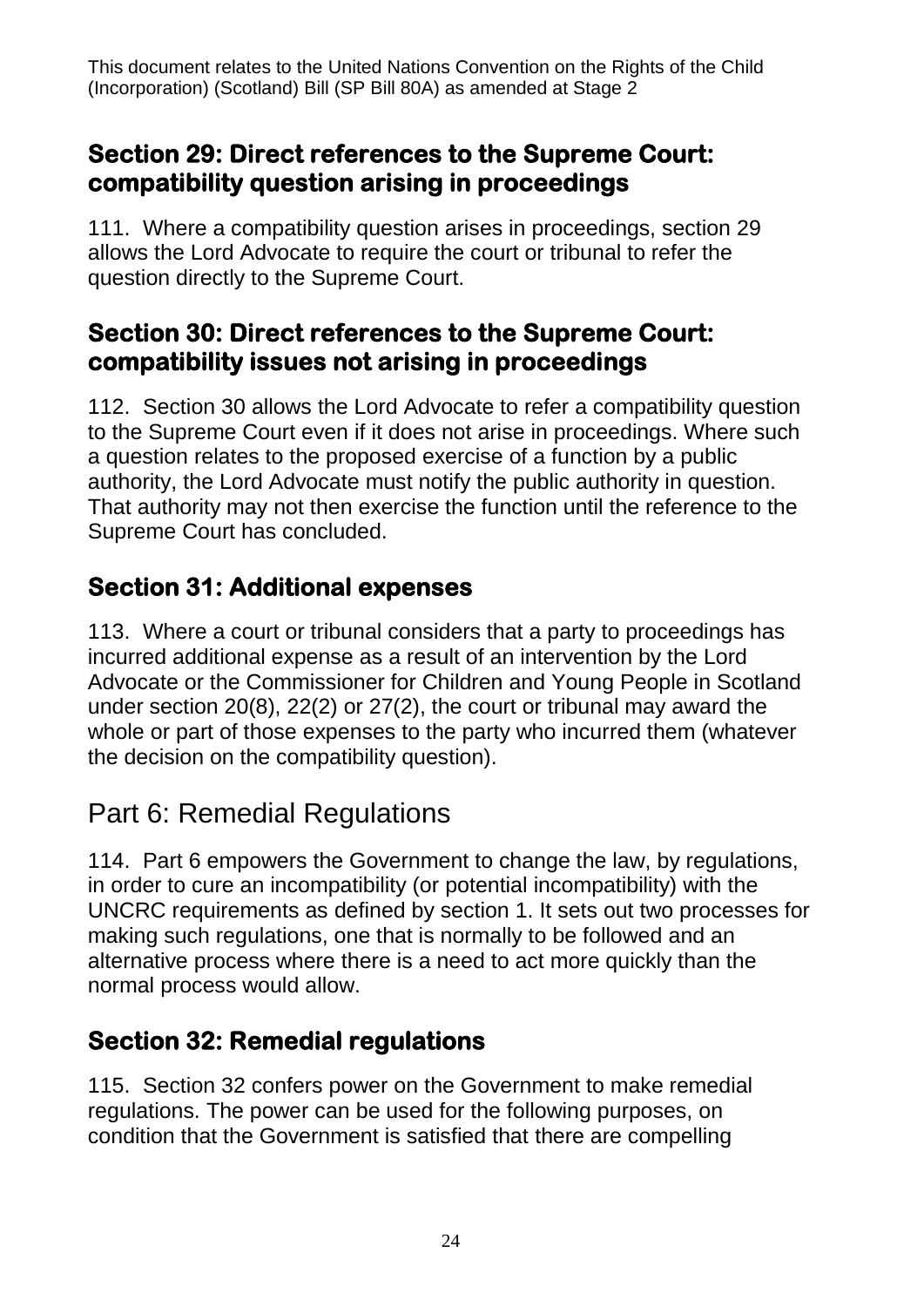reasons for making remedial regulations as distinct from taking any other course of action:

- to address an incompatibility (or potential incompatibility) between, on the one hand, the UNCRC requirements and, on the other, any provision of "affected legislation" (an Act of the Scottish Parliament, an Act of the UK Parliament or subordinate legislation made under either kind of Act, which would be within the legislative competence of the Scottish Parliament to make);
- to address an incompatibility (or potential incompatibility) arising from anything done by a member of the Scottish Government (members of the Scottish Government are identified in [section](https://www.legislation.gov.uk/ukpga/1998/46/section/44)  [44\(1\) of the Scotland Act 1998\)](https://www.legislation.gov.uk/ukpga/1998/46/section/44).

116. Criminal offences can be created by remedial regulations. Subsection (4) provides that a fine imposed on a person convicted under summary procedure of an offence created by remedial regulations cannot exceed level 5 on the standard scale. The standard scale is set in [section 225 of](https://www.legislation.gov.uk/ukpga/1995/46/section/225)  [the Criminal Procedure \(Scotland\) Act 1995.](https://www.legislation.gov.uk/ukpga/1995/46/section/225) At the time of the Bill's introduction, a level 5 fine is £5,000.

### **Section 33: Remedial regulations: procedure**

117. Section 33 sets out the normal process for making remedial regulations under section 32. An alternative process is set out by section 34 for urgent situations.

118. Section 33 provides that remedial regulations are normally subject to parliamentary scrutiny by way of the affirmative procedure, which is set out in [section 29 of the Interpretation and Legislative Reform \(Scotland\) Act](https://www.legislation.gov.uk/asp/2010/10/section/29)  [2010.](https://www.legislation.gov.uk/asp/2010/10/section/29) It means that the regulations cannot be made unless the Scottish Parliament approves a draft of them.

119. Section 33 provides for additional procedural requirements, beyond those of the affirmative procedure, to apply to remedial regulations. Subsection (2) requires the Government to carry out a consultation process before it lays draft remedial regulations before the Parliament to seek its approval under the affirmative procedure. The Government is to invite the public to make comments on the draft remedial regulations within a 60-day comment period. A day is not to be counted if the Parliament is dissolved (which it is to say the day falls during the election period between one session of the Parliament ending and the new one beginning following the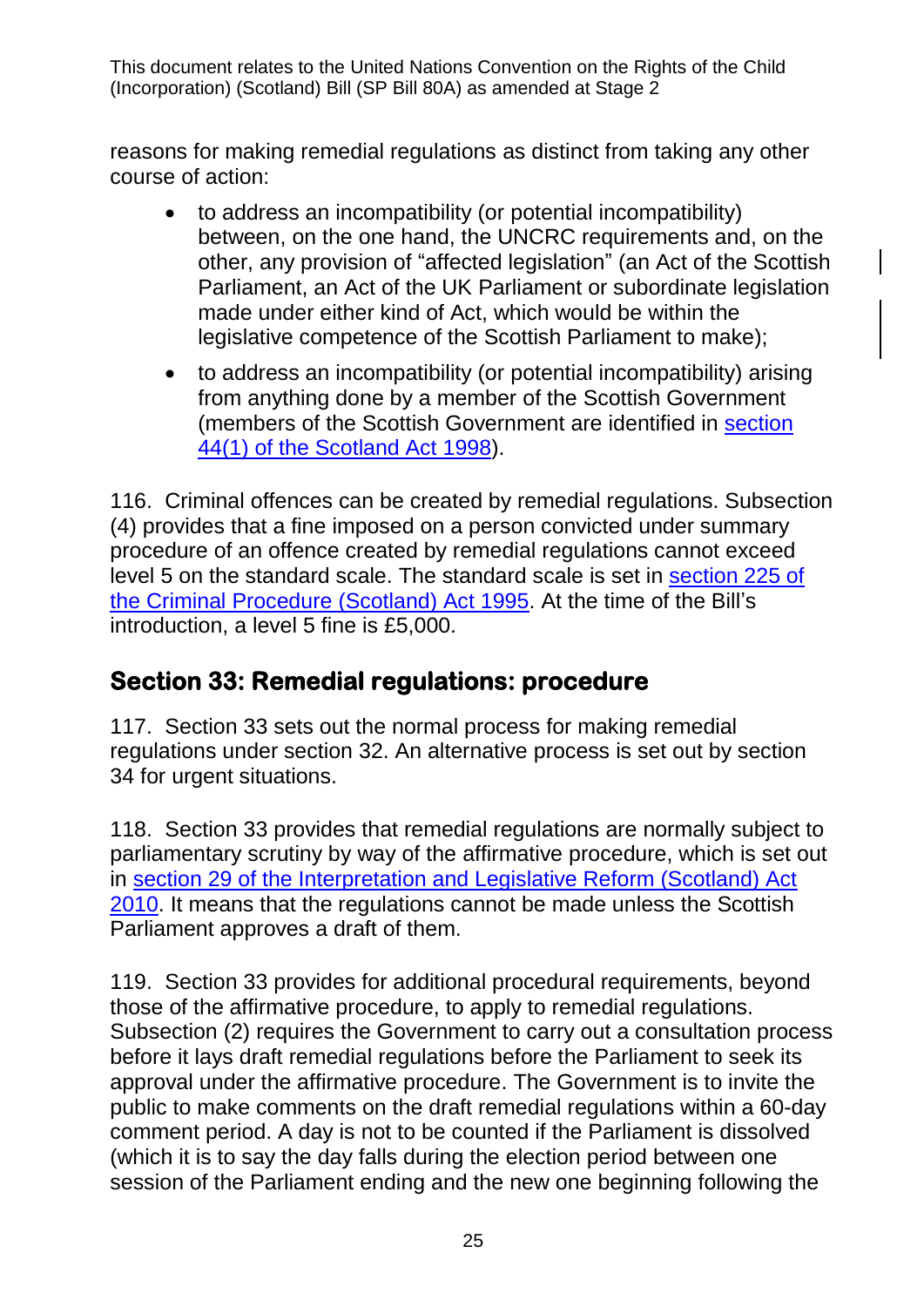election). Nor is a day to be counted if it is a day within a period of 4 or more days during which the Parliament is in recess (details of when the Parliament is in recess can be found on its website, its recesses typically coincide with school holidays in Scotland).

120. Only once it has carried out the consultation required by subsection (2) may the Government seek the Parliament's approval of draft remedial regulations under the affirmative procedure. Subsection (4) requires that, when it does so, the Government must lay before the Parliament alongside the draft regulations a document summarising the comments received during the consultation period and, if the draft regulations being laid before the Parliament differ from the draft of the regulations consulted on, a statement of how they differ and why.

### **Section 34: Urgent remedial regulations**

121. Whereas section 33 sets out the normal process for making remedial regulations under section 32, section 34 sets out a special process for urgent cases. Under the section 34 process, remedial regulations can be made and come into force immediately but will cease to have effect if the Scottish Parliament has not approved them by resolution within a certain period of their being made. The section 34 process also requires consultation on the regulations and allows for the possibility of their being changed, or replaced, within that period.

122. The period within which remedial regulations must be approved by resolution of the Parliament if they are to remain in force is 120 days (subsection (8)), but subsection (10) creates a special rule about how those 120 days are to be counted. A day is not to be counted if the Parliament is dissolved (which it is to say the day falls during the election period between one session of the Parliament ending and the new one beginning following the election). Nor is a day to be counted if it is a day within a period of 4 or more days during which the Parliament is in recess (details of when the Parliament is in recess can be found on its website, its recesses typically coincide with school holidays in Scotland).

123. Immediately after making remedial regulations following the section 34 process, the Government must give notice of them to the public and the Scottish Parliament (subsection (2)). In giving notice of the regulations to the public, the Government must invite comment on them within a 60 day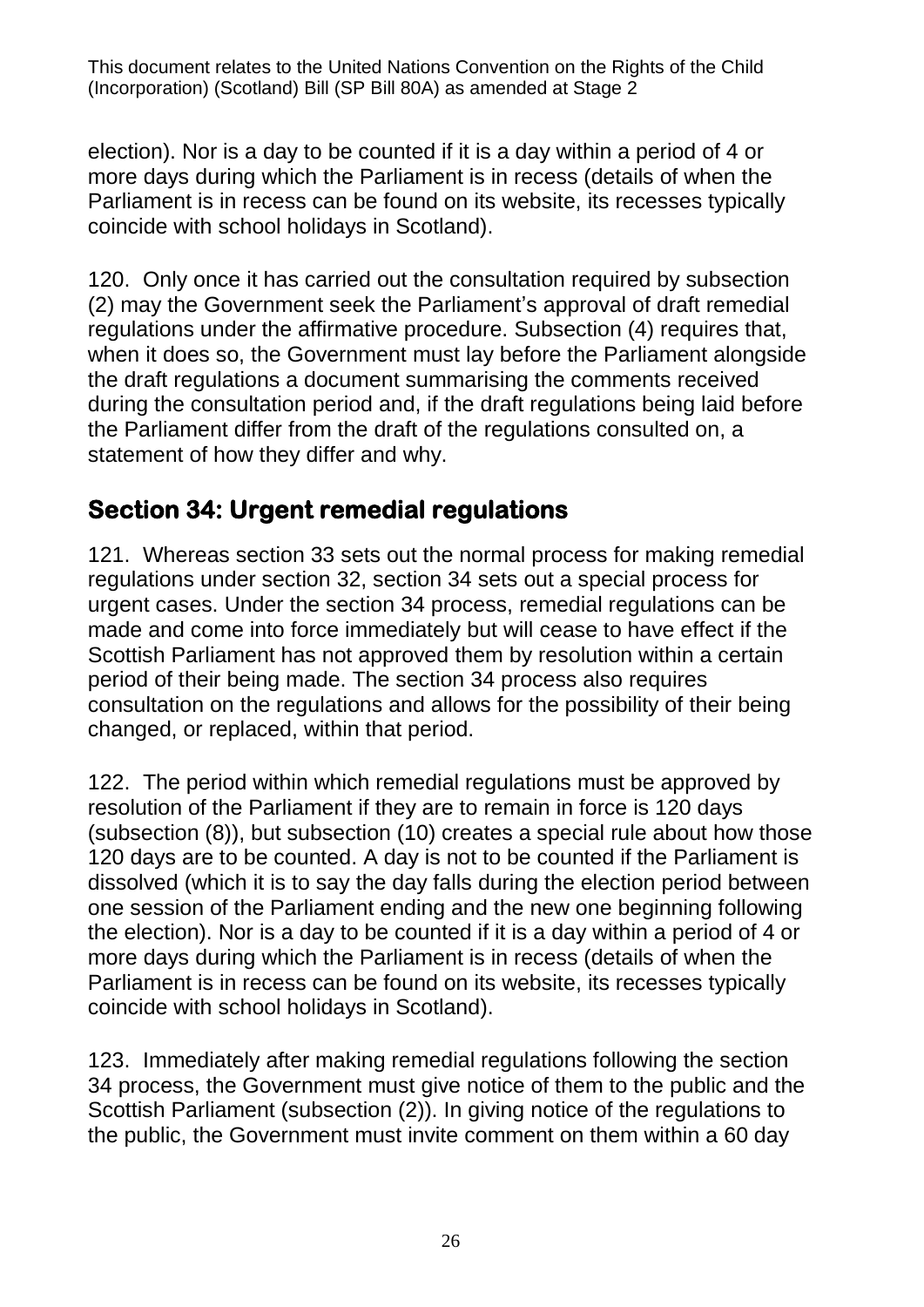period (but those 60 days are to be counted in the manner described in the preceding paragraph in relation to the 120 day period).

## Part 7: Final Provisions

### **Section 35: Interpretation**

124. Section 35 defines certain words and expressions used in the Bill.

## **Section 36: No modification of the Human Rights Act 1998**

125. Section 36 states that nothing in the Bill modifies the Human Rights Act 1998.

### **Section 37: Rules of court**

126. Section 37 makes provision about rules of court. It provides first of all that any existing power to make rules of court can be used to make provision for the purposes of the Bill. It also provides that where the Bill requires the giving of intimation or notice that is to be done as rules of court require.

### **Section 38: Regulations**

127. Where a provision in the Bill enables the Scottish Ministers to make regulations, section 38 sets out that this includes the power to make incidental, supplementary, consequential, transitional or saving provision, and different provision for different purposes. However this does not apply to commencement regulations under section 40, where provision is made in section 40(4) instead.

### **Section 39: Ancillary provision**

128. Section 39 enables the Government to make ancillary provision, by regulations, to give full effect to the Bill or any provision made under it. It includes the power to modify other enactments (including the Act itself).

129. Regulations under section 39 that amend the text of an Act are subject to parliamentary scrutiny under the affirmative procedure (as defined by [section 29 of the Interpretation and Legislative Reform](https://www.legislation.gov.uk/asp/2010/10/section/29)  [\(Scotland\) Act 2010\)](https://www.legislation.gov.uk/asp/2010/10/section/29). Otherwise, they are subject to the negative procedure (as defined by [section 28 of that Act\)](https://www.legislation.gov.uk/asp/2010/10/section/28).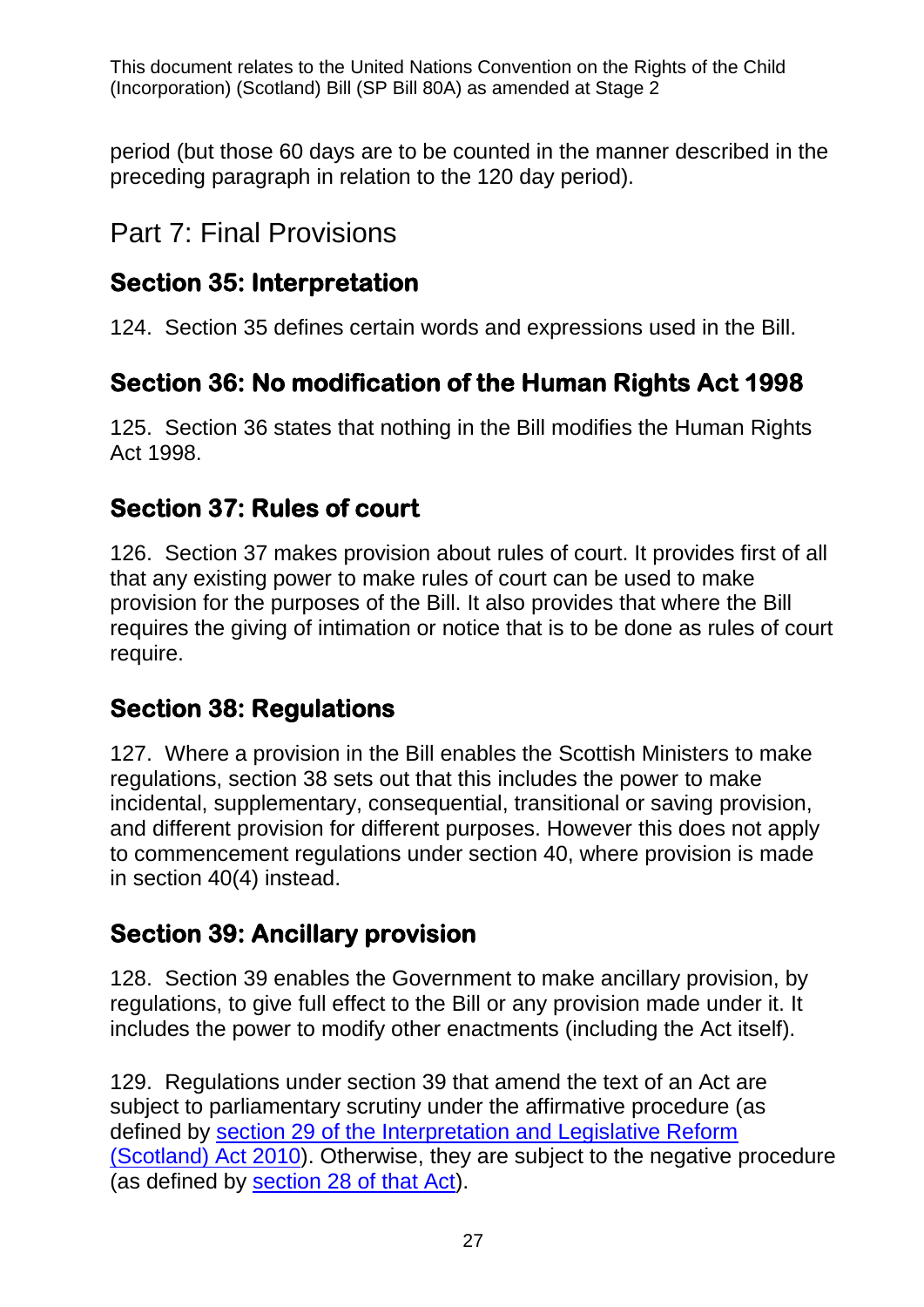### **Section 40: Commencement**

130. Section 40 deals with when the Bill's provisions come into effect as a matter of law.

131. Sections 35, 38, 39, 40 and 41 will come into effect automatically the day after the day that the Bill for the Act receives Royal Assent. The process by which a Bill becomes an Act of the Scottish Parliament is set out in [section 28 of the Scotland Act 1998.](https://www.legislation.gov.uk/ukpga/1998/46/section/28)

132. The rest of the Bill's provisions will take effect 6 months after the Bill receives Royal Assent.